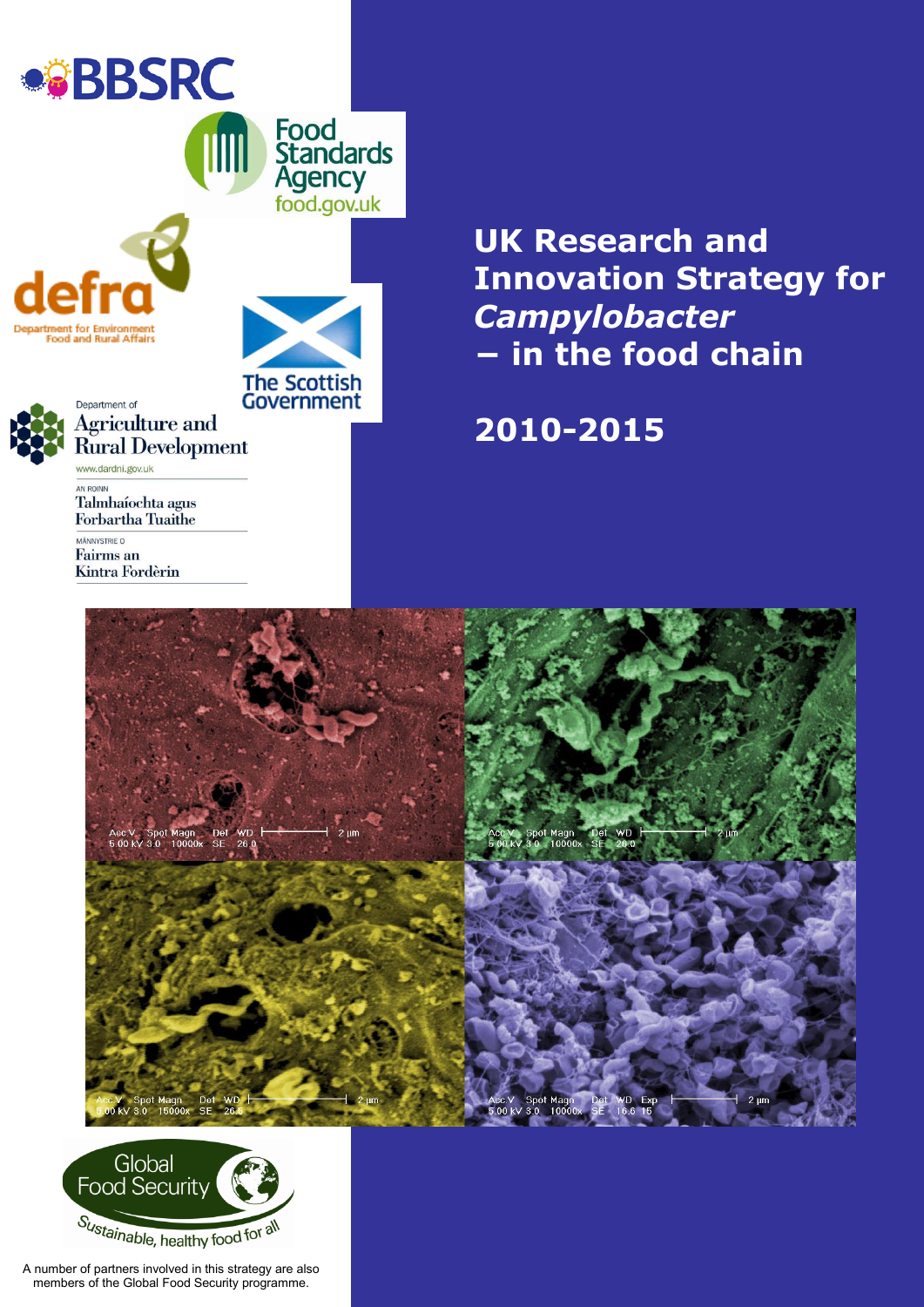# **Contents**

|              | <b>Executive Summary</b>                                                | 4  |
|--------------|-------------------------------------------------------------------------|----|
|              | Background                                                              | 6  |
| $\mathbf{2}$ | Joint priorities for research on Campylobacter in the food supply chain | 13 |
| 3            | Overview of current and recent funding                                  | 26 |
| 4            | Overview of funders                                                     | 27 |
| 5            | Relevant reports                                                        | 34 |
| 6            | Background to the priorities                                            | 35 |
|              | Abbreviations                                                           | 37 |

Cover Illustration, photos provided by Dr Andrew Grant and Professor Duncan Maskell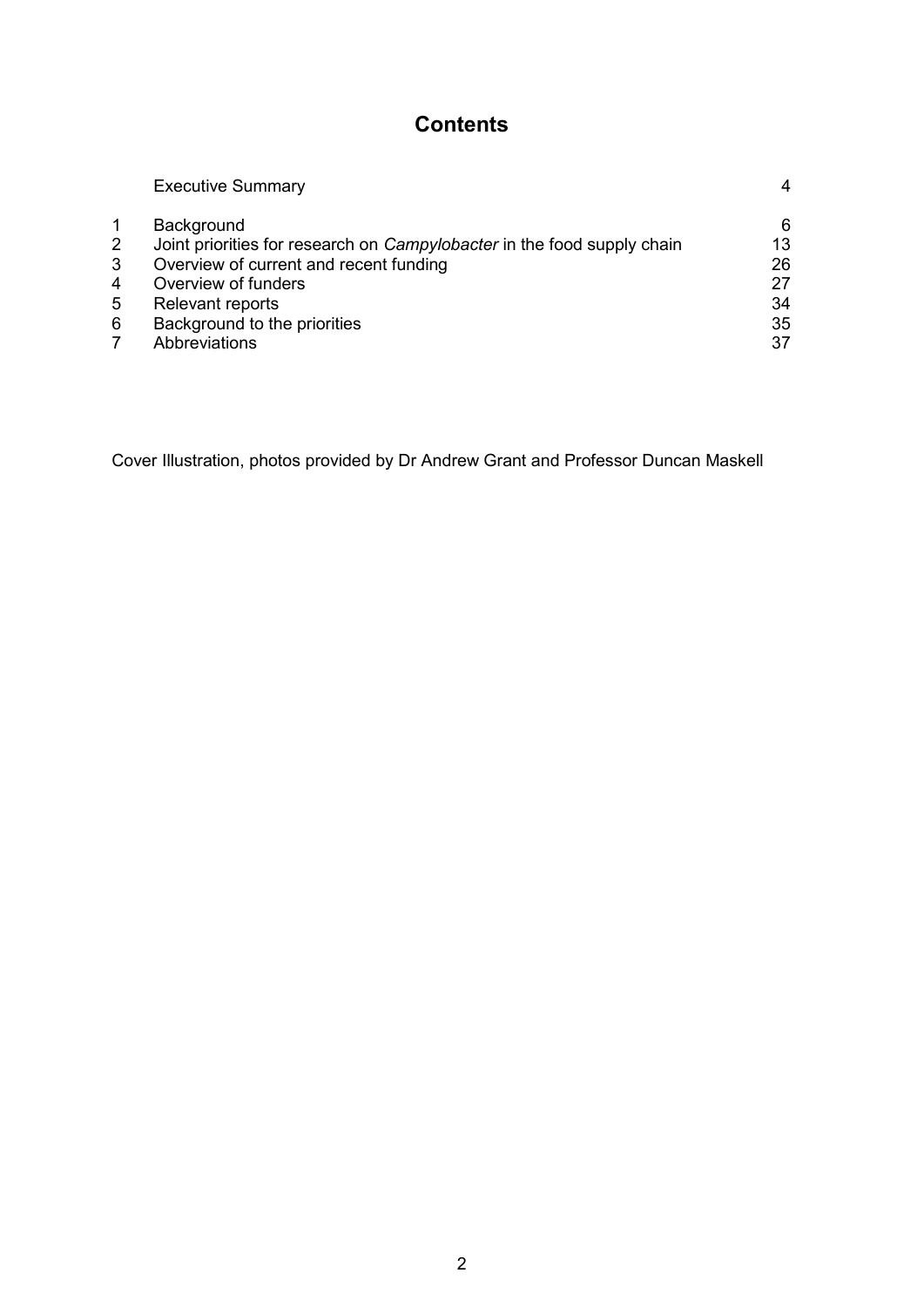#### **Foreword**

I welcome this strategy as an exemplar of how funders can work together in a co-ordinated approach to tackle the complex research issues needed to address the significant issue of *Campylobacter* in the food chain. This is a good model of the principles outlined in the UK Cross-Government Food Research and Innovation Strategy launched earlier this year. **Professor Sir John Beddington, Government Chief Scientific Adviser** 

*Campylobacter* is the major cause of foodborne illness in the UK, causing sickness in over 300,000 people each year. For some this is a particularly nasty infection – around 15, 000 people are admitted to hospital for treatment and around 80 people die every year in the UK. The Agency is determined to reduce the public health burden of this preventable illness and is working with different sectors of the food industry to control and reduce levels of *Campylobacter* in chicken. Whilst there are control measures that can be taken now, there remain gaps in our knowledge so I am delighted that the FSA, Defra and BBSRC have been able to come together with other partners to develop this Joint Research Strategy and also to share resources to develop a high quality evidence base in a more coherent way. I look forward to us jointly sourcing the high quality science needed to have a real impact on this major public health problem.

#### **Dr Andrew Wadge, FSA Chief Scientist**

*Campylobacter* is a highly complex organism and we will only be able to understand it more fully and to overcome the threat it poses by deploying world-class research across microbiology, immunology and molecular biology. To ensure this new strategy is a success we need to bring together not only bioscientists, mathematical modellers, vets and social scientists but also relevant policy and industrial representatives. Addressing the *Campylobacter* challenge involves two of the three BBSRC strategic priorities of food security and basic bioscience underpinning health, in addition to exploiting systems approaches and new research tools. Working with other funders and industry will ensure the translation of excellent science to deliver important impacts that affect every consumer. **Professor Douglas Kell, BBSRC CEO**

*Campylobacter* infections cause more food-borne illness that any other organism in the UK. The complex ecology and biology of the organism mean that the development of effective risk reduction strategies are a major challenge for Government, livestock producers, processors and retailers. It has been clear for several years that no one intervention will provide even a partial solution. A multidisciplinary approach which seeks to intervene at a variety of points in the food chain is required and I am delighted that this document sets out such an approach. Many producers, processors and retailers were involved in its development and I look forward to their continuing contributions during the life of the strategy.

#### **Alick Simmons, Deputy Chief Veterinary Officer, Defra**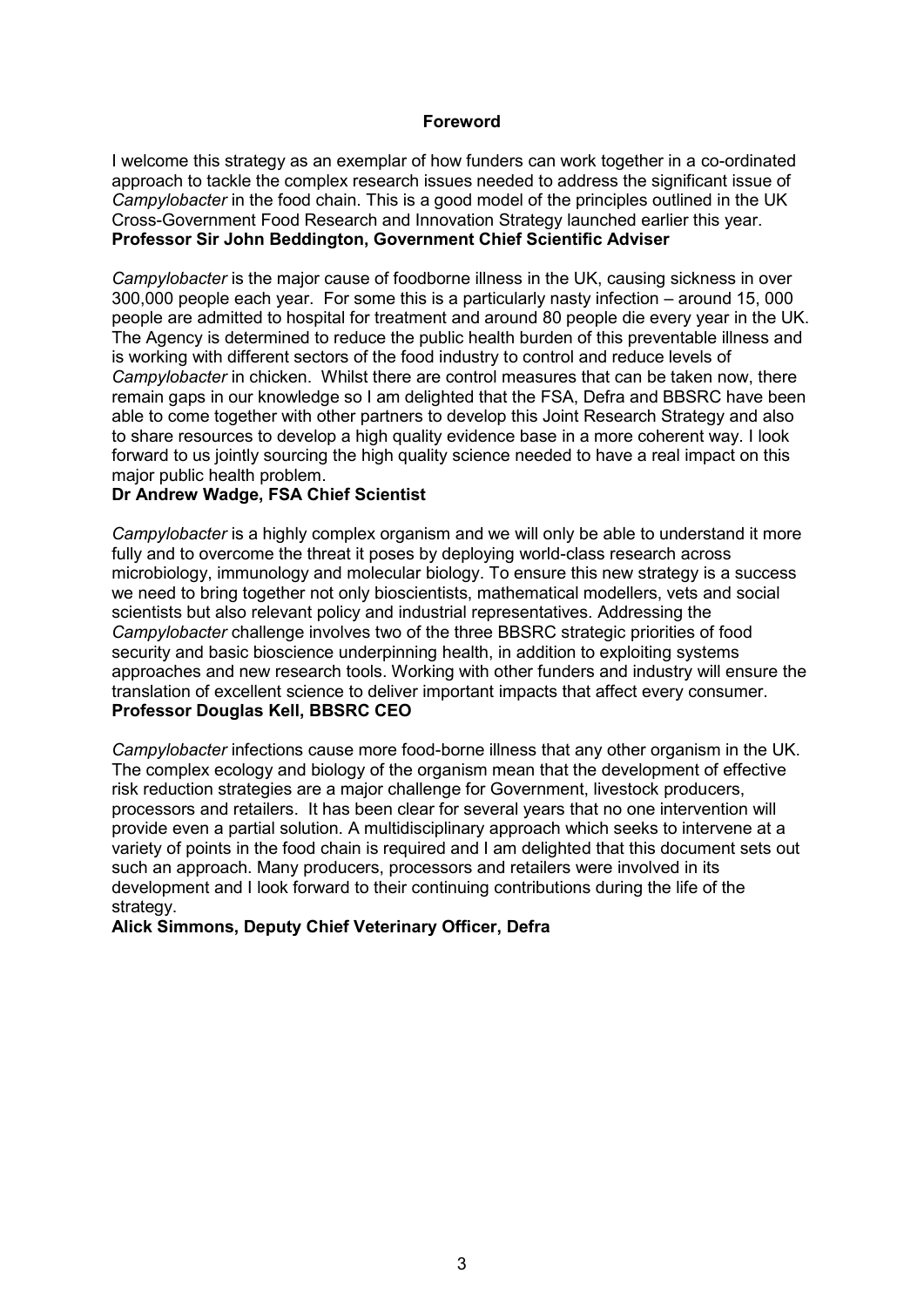# **Executive summary**

The purpose of this strategy is both to articulate the importance for the funders to tackle *Campylobacter* research in a coordinated and coherent way, and to provide researchers and the industry with a clear list of research priorities in order to focus and stimulate their efforts around common structured goals. The delivery of the research will be through a variety of funding routes currently used by the funders with the possibility of additional activities as appropriate.

Food security is an increasing priority for the UK Government and food safety is a key component of this*. Campylobacter* is the most common cause of food poisoning in the UK and is responsible for an estimated 321,000 estimated cases in England and Wales in 2008<sup>1</sup> , with over 15,000 hospitalisations and 76 deaths. *Campylobacter* accounts for a third of the cost of food-borne illness in England and Wales, estimated at £583 million in 2008. It is found mainly in poultry but also in red meat, unpasteurised milk and untreated water. Although it does not normally grow in or on food, it can transfer easily. Illness can arise from only a few bacteria in undercooked chicken, or in ready-to-eat foods that have been crosscontaminated from raw chicken. *Campylobacter* infections do not usually cause vomiting, but diarrhoea can be severe and bloody, with additional abdominal cramps.

The three major public UK funders of *Campylobacter* research currently spend more than £4 million per year to address basic, applied and policy related research. Each has its own research priorities, but all pursue high-quality research that provides sound scientific information on which to base government policies and advice on industry and consumer practices. This strategy provides a new focus in developing joint priorities between the main UK public funders, in consultation with the industry, to help deliver coherent and coordinated research.

The overarching aim for the funders is:

#### **Reduction of the incidence of** *Campylobacter* **infection in humans**

through reductions in:

- the level of the bacterium in farm-animal hosts
- the potential for cross-contamination throughout the food chain

This strategy focuses on the issue from the UK perspective and practices within the industry that are particular to the UK situation, however outputs of UK research will also have wider international relevance and impact.

<sup>1</sup> [Reference/webpage no longer available – Feb 2016]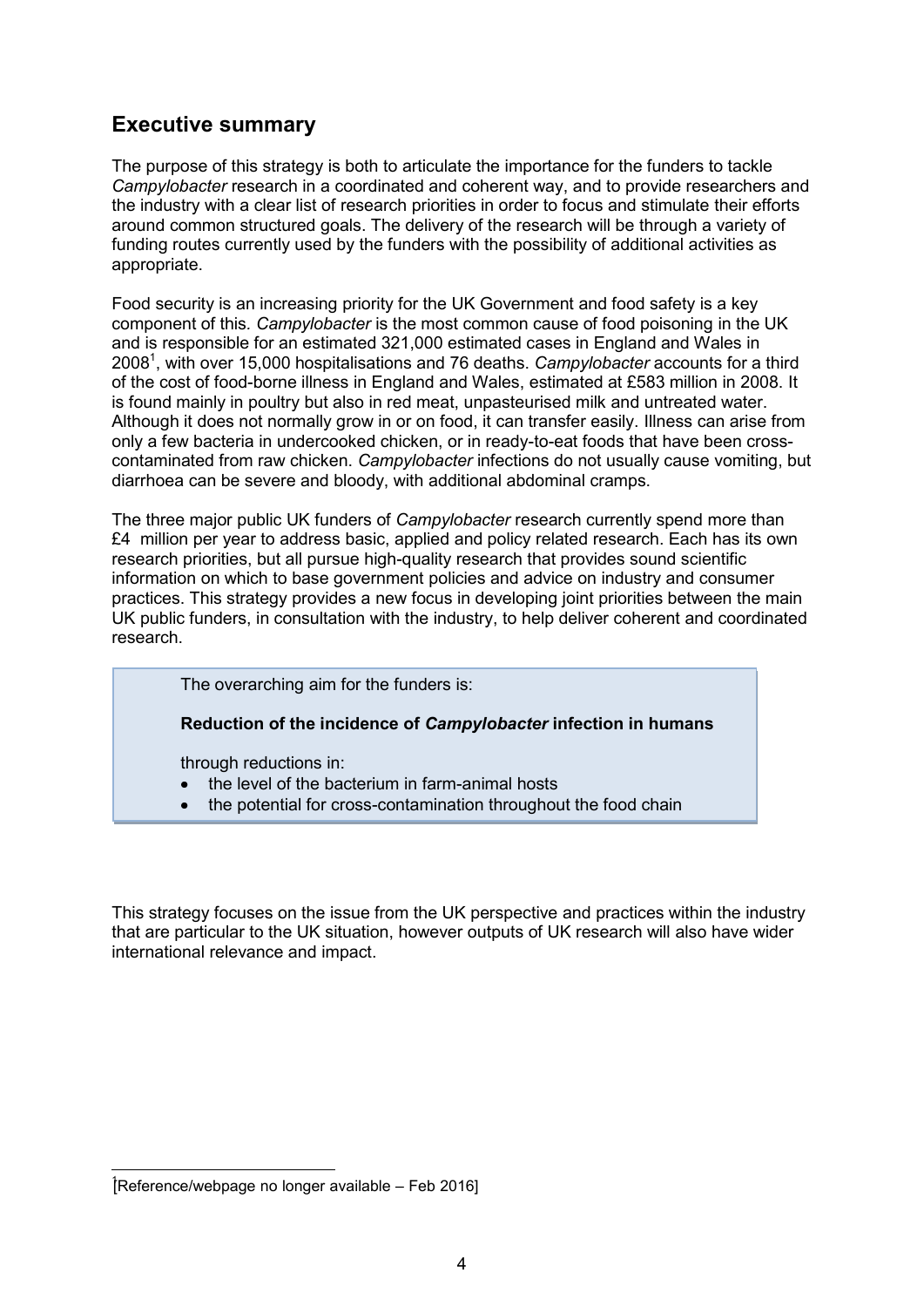# **Summary of research priorities:**

## **Understanding current practice and potential intervention strategies**

- High-quality baseline data and regular monitoring of poultry
	- o *High-quality baseline data*
	- o *Regular measurements of Campylobacter levels in poultry*
- Comparison of the different on-farm and in-factory practices that affect *Campylobacter* incidence in poultry
- Understanding the effect of water treatment, feed regimes and supplements for poultry
- Studies around potential interventions in poultry transport/slaughter house/factory practices
- Quantitative modelling of interventions
	- o On-farm and processing,
	- $\circ$  Catering, retail and the home
- Human behaviour:
	- o On-farm and in production processes
	- o Domestic and commercial preparation and cooking practices

#### **The biology of the host and pathogen**

- Predictive modelling of the system
- How the bacterium survives in the food supply chain
- Colonisation in the chicken and the chicken immune response
- Increased understanding of the role of microbiota of the chicken gut
- Development of bacteriophage, bacteriocins and other new anti-microbials
- Development of greater resistance to *Campylobacter* colonisation in chickens
- Underpinning the potential for a cost effective chicken vaccine(s)

### **Development of novel detection and diagnostic tools, and resources for**  *Campylobacter* **research**

- The development of a rapid, on-farm test for *Campylobacter*
- A strain bank to assist in understanding the genetic diversity of the bacterium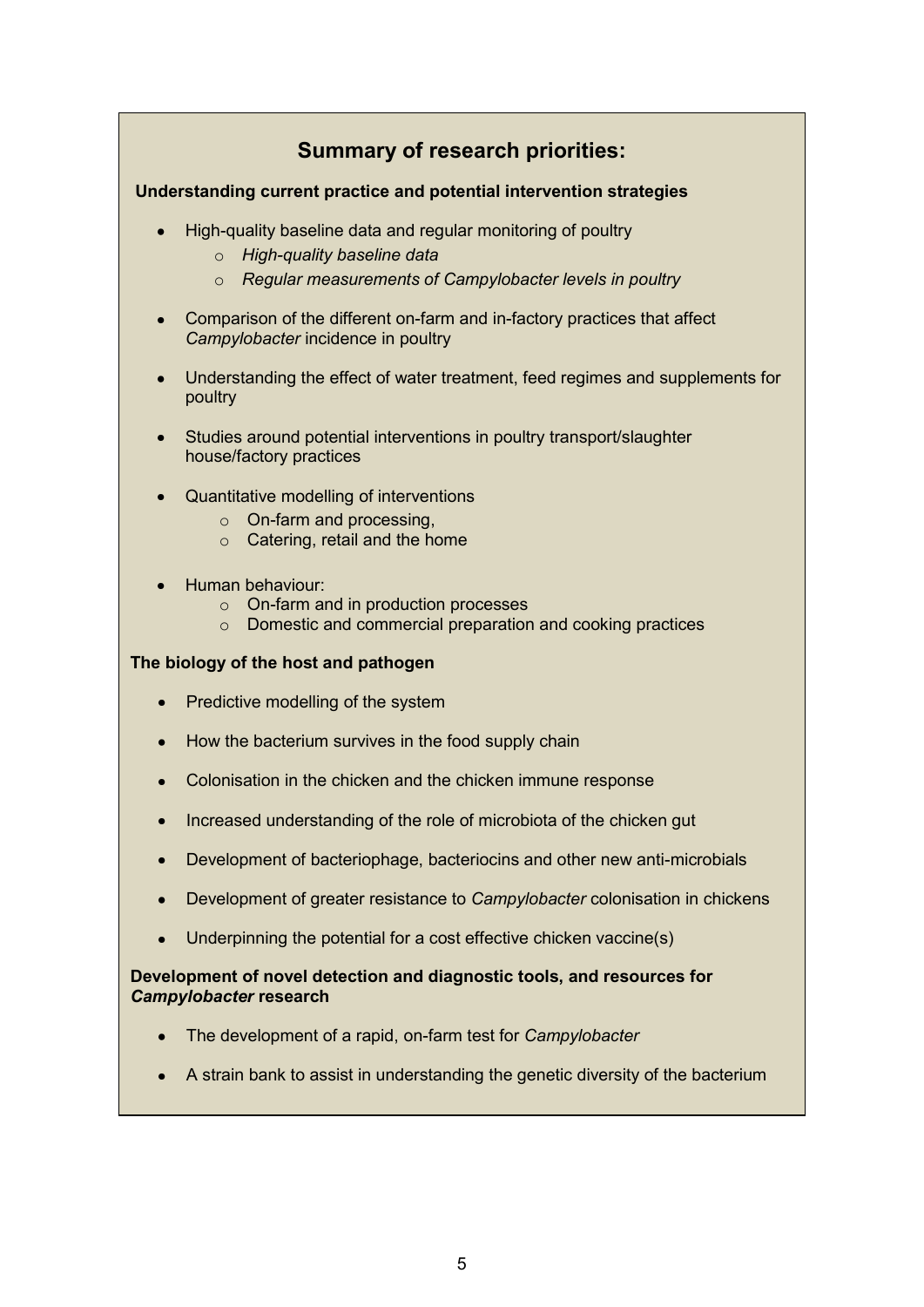# <span id="page-5-0"></span>**1 Background**

# **The strategy**

- 1.1 The purpose of this strategy is both to articulate the importance for the funders to tackle *Campylobacter<sup>2</sup>* research in a coordinated and coherent way, and to provide researchers and the industry with a clear list of research priorities in order to focus and stimulate their efforts around common goals.
- 1.2 This background section summarises the wider food policy and public health context for this strategy, including some of the strategic drivers for the individual funders.
- 1.3 The main theme running throughout this strategy is the need for the funders to coordinate and collaborate in order to deliver research most effectively. This need for joined-up working applies more broadly than *Campylobacter* and is a key principle of the government"s Food Research and Innovation Strategy<sup>3</sup>. The funders already work closely in this area and this strategy aims to build on and enhance existing joint activities.
- 1.4 The UK public funders of *Campylobacter* research currently spend more than £4 million per year to address basic, applied, strategic and policy related research. Each has its own role, remit and research priorities, but all pursue high quality research that provides sound scientific information on which to base government policies and advice for industry and consumers. Current constraints on public funding give extra impetus to coordinate more effectively and gain maximum value from each funder"s investment of limited resources.
- 1.5 The aim therefore of this strategy is to provide a new focus in developing joint priorities between the main UK public funders, in consultation with the industry, to help deliver coherent and coordinated research. To deliver this joint strategy some priorities will be primarily for a single funder to take forward, while most others will require joint activity, particularly where cross-disciplinary studies are needed.
- 1.6 This strategy must be seen in a wider international context both in the range of challenges facing us in food security and the global nature of the food supply chain. *Campylobacter* is a global problem and the UK funders work closely with international agencies, especially those in the EU, to address issues of joint interest. This strategy focuses on *Campylobacter* from the UK perspective with practices within the industry that are particular to the UK situation. The UK research base is well placed to conduct this research and deliver the knowledge and technologies that can be exploited by the UK industry, but outputs of UK research will also have wider international relevance and impact.

# **UK Government food policy**

1.7 Early in 2010, the UK Government published its food policy strategy, (*Food 2030*) 4 , aiming to address the challenge of achieving a more sustainable food supply by 2030. The vision for a sustainable and secure food system by 2030 includes food that is produced, processed and distributed to feed a growing global population, in ways that protect food safety and promote high standards of animal health and

<sup>2</sup> For the purpose of this strategy *Campylobacter* refers to both *Campylobacter jejuni* and *Campylobacter coli,* unless stated otherwise.<br><sup>3</sup> http://bio.

[http://bis.gov.uk/assets/biscore/goscience/docs/c/cross-government-food-research-](http://bis.gov.uk/assets/biscore/goscience/docs/c/cross-government-food-research-strategy.pdf)

<sup>4</sup> strategy.pdf

<sup>[</sup>Reference/webpage no longer available – Feb 2016]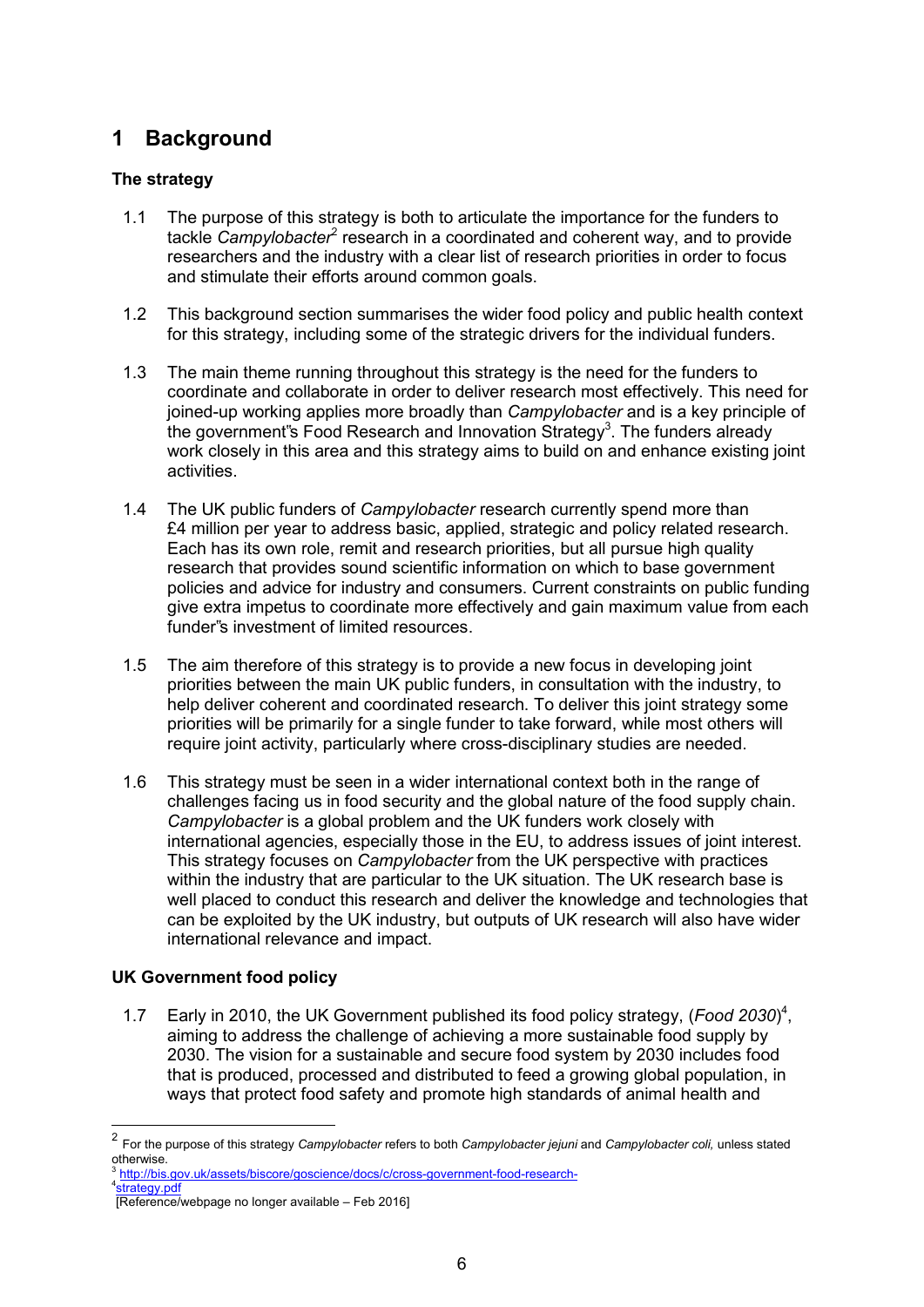welfare and ensure that the public feel confident that food is safe.

- 1.8 The food strategy (*Food 2030)* identified the importance of research and innovation in underpinning delivery of the Government"s policy objectives and stressed that a coordinated Government approach is required to deliver this, including close working with the devolved administrations. To achieve this a UK Cross-Government Food Research and Innovation Strategy<sup>5</sup> was developed, led by the Government Chief Scientific Adviser Professor Sir John Beddington, to provide an overarching government framework for food research and innovation across the UK. The research strategy highlighted the need for funders to coordinate efforts to address the challenges in the food system, among them food safety, with *Campylobacter* in particular*,* as one of the key research targets.
- 1.9 BBSRC, FSA and Defra organised a three-day *Campylobacter* strategy workshop in October 2009 which brought together basic, strategic and applied researchers with representatives of key parts of the food supply chain (from production to consumer), to explore and prioritise research that would lead to practical outcomes and appropriate interventions in the control of *Campylobacter*. The workshop informed the development of this joint strategy document.
- 1.10 The workshop highlighted recent advances and gaps in understanding *Campylobacter,* in addition to issues faced by each component of the production to consumer food supply chain in developing *Campylobacter* control measures. It was apparent that there is a need to ensure that the advances in the understanding of *Campylobacter* biology and infection are translated into interventions to control colonisation and infection in farmed animals and in humans.
- 1.11 This strategy is timely, given the increased recognition across government and the public of the importance of a sustainable and safe food supply. The potential longterm cost savings in reducing the incidence of *Campylobacter* represent a significant financial incentive for both public and private sectors. More widely the EU has identified *Campylobacter* as an important issue and therefore a strong driver for action is the potential for future cross-EU targets for *Campylobacter*.

# **Food-borne zoonoses and public health**

- 1.12 Food-borne zoonoses, especially diarrhoeal diseases, are an important cause of morbidity and mortality world-wide. The World Health Organisation estimates that each year over two million people die from diarrhoeal diseases, many of which are acquired from eating contaminated food<sup>6</sup>. The most important food-borne infections in the world are caused by bacteria such as *Campylobacter, Salmonella*, *Escherichia coli* and *Listeria* and by viruses. Although most of these diarrhoeal deaths occur in developing countries, food-borne zoonoses are not limited to these countries. The annual cost of food-borne illness in England and Wales has remained fairly stable since 2005, at around £1.5 billion<sup>7</sup>, although this is potentially a conservative figure. Acute food-borne illnesses are estimated to cost the USA \$152 billion per year in healthcare, workplace and other economic losses $8$ .
- 1.13 The European Food Safety Authority (EFSA) published, "The Community summary report on trends and sources of zoonoses, zoonotic agents and food-borne outbreaks

<sup>5</sup> [http://bis.gov.uk/assets/biscore/goscience/docs/c/cross-government-food-research-](http://bis.gov.uk/assets/biscore/goscience/docs/c/cross-government-food-research-strategy.pdf)

<sup>6</sup> strategy.pdf

<sup>7</sup> mang near<br>[Reference/webpage no longer available – Feb 2016]

<sup>8</sup> [Reference/webpage no longer available – September 2018] http://www.producesafetyproject.org/media?id=0009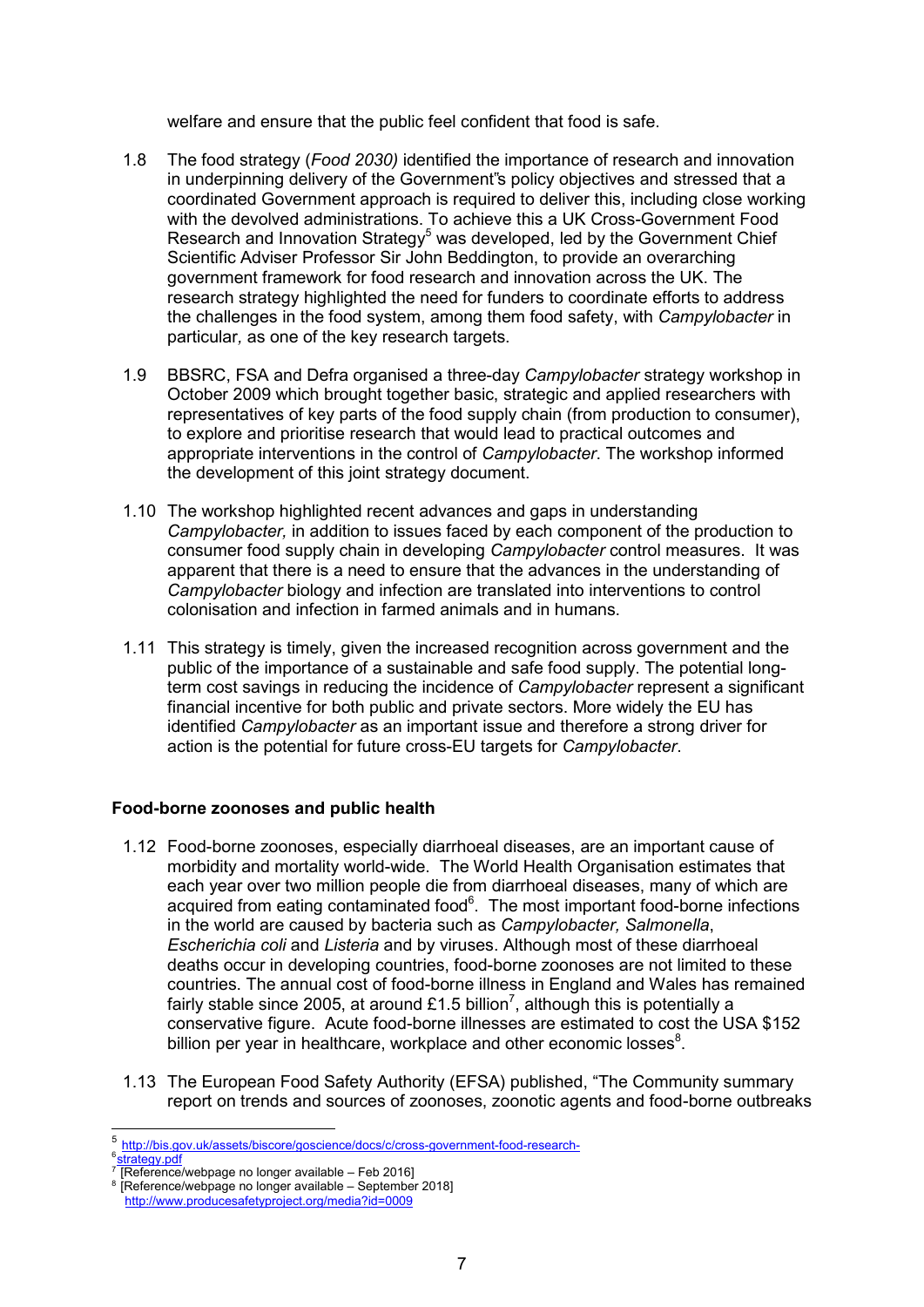in the European Union" in 2008 **<sup>9</sup>** . This report provides information on emerging or reemerging zoonoses; it is also a tool to evaluate whether the Community or national control measures are effective in reducing the occurrence of zoonotic agents. The report highlights that in 2008, Campylobacteriosis continued to be the most commonly reported gastrointestinal bacterial infection in humans in the European Union, with an estimated<sup>10</sup> 2-20 million clinical cases  $11$ .

1.14 The recently published baseline survey from  $EFSA<sup>12</sup>$  reported that:

*Campylobacter* was detected in pooled caecal contents of broilers and on broiler carcasses in all 26 of the participating Member States and the two non-Member States<sup>13</sup>. Overall the prevalence of *Campylobacter*-colonised broiler batches was 71% and that of *Campylobacter*-contaminated broiler carcasses was 76%. Member State prevalence varied from 2% to 100% and from 5% to 100%, for caecal contents and carcasses respectively. About twothirds of the *Campylobacter* isolates from the broiler batches as well as those from the broiler carcasses were identified as *Campylobacter jejuni*, while onethird was *Campylobacter coli*. A few were identified as other *Campylobacter*  species.

This indicates that *Campylobacter* is widespread in the food supply chain across Europe.

- 1.15 The European Commission has asked the EFSA Working Group on *Campylobacter* in broiler meat (which reports to the Scientific Panel on Biological Hazards) to provide an update and quantification of the risk posed by *Campylobacter* in broiler meat. In particular, EFSA is asked to propose potential performance objectives and/or targets at different stages of the food chain in order to obtain e.g. 50% and 90% reductions in human Campylobacteriosis in the EU caused by broiler meat consumption or cross-contamination.
- 1.16 From the UK perspective, a survey<sup>14</sup> carried out by the Food Standards Agency (FSA) for *Campylobacter* and *Salmonella* testing in chicken on retail sale in the UK between May 2007 and September 2008 highlighted the prevalence of these foodborne pathogens in chicken. The survey reported that *Campylobacter* was present in 65% of the fresh chicken samples tested, based on a methodology that potentially underestimates levels<sup>15</sup> compared to some other methodologies.

#### **Funders' individual strategies**

1.17 Each funder has its own specific role, remit and objectives relating to food-borne disease. These are briefly outlined below and set out in more detail in Section 4.

#### **FSA**

1.18 The FSA has highlighted that in the coming years one of its main priorities is to reduce food-borne diseases in the UK. This is reflected in the FSA"s new Science and Evidence Strategy 2010-15<sup>16</sup> and Strategic Plan 2010-2015<sup>17</sup> which states that

<sup>9</sup> <http://www.efsa.europa.eu/en/scdocs/scdoc/1496.htm>

<sup>10</sup> 190,566 confirmed laboratory cases, though reporting regimens differ in each member state

<sup>11</sup> <sup>11</sup>[Reference/webpage no longer available – Feb 2016]<br><sup>12</sup> http://www.efsa.ouropa.ou/on/scdoss/scdos/1503.htm

<http://www.efsa.europa.eu/en/scdocs/scdoc/1503.htm>

<sup>&</sup>lt;sup>13</sup> One member state did not participate 14

<sup>&</sup>lt;sup>14</sup> [Reference/webpage no longer available – September 2018]<br><sup>15</sup> Laugh fan the numeres of this attacks used final as the misral

Level for the purpose of this strategy is defined as the microbial count

<sup>&</sup>lt;sup>16</sup> [Reference/webpage no longer available - September 2018]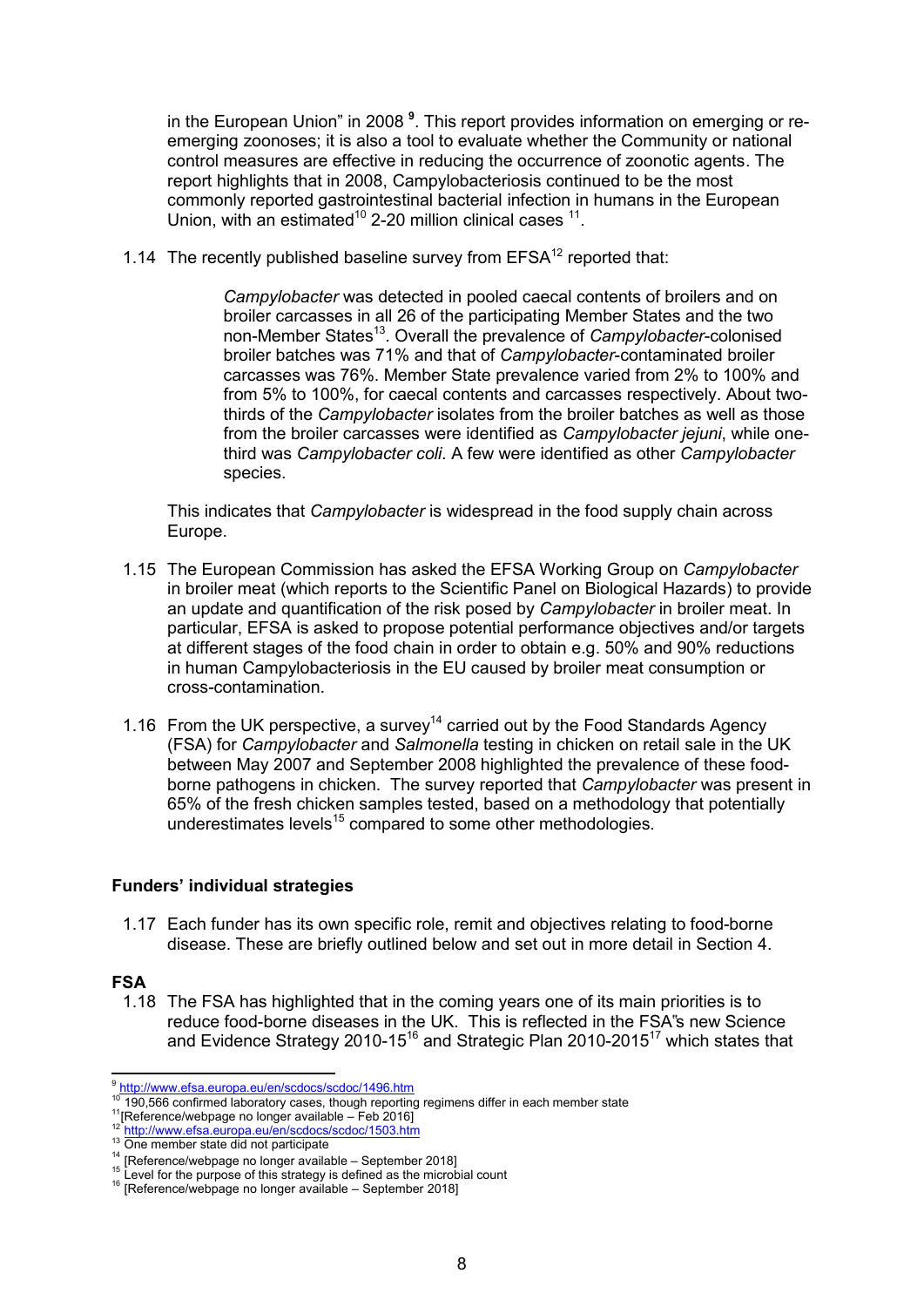food-borne disease will be reduced using a targeted approach, tackling *Campylobacter* in chicken as a priority. In order to achieve a substantial reduction in *Campylobacter*, FSA is implementing a *Campylobacter* Risk Management Programme<sup>18,19</sup>. The Programme encompasses a range of projects targeted at different points across the food chain, from farm to fork. To measure progress on the effectiveness of the Programme a new target for the reduction of levels of *Campylobacter* in chicken will be set and published by December 2010, to be achieved by April 2015. The target will be set and achieved through stakeholder engagement and partnership working.

1.19 Although the FSA target will be focussed on the reduction of levels of *Campylobacter*  in chicken in the UK, the ultimate aim is to reduce levels of human infection. Therefore the *Campylobacter* Risk Management Programme will be complemented by other work to improve public awareness and effective use of messages about good food hygiene practice at home and in catering establishments.

#### **BBSRC**

1.20 BBSRC is the main UK funding agency for research in the life sciences, with a remit that includes microbiology, animal science (including animal disease) and human diet and health. Its vision<sup>20</sup> is to foster a world-class biological science research community in the UK, at a time when we are moving towards a more integrated and collaborative approach to research in the biosciences. The BBSRC Strategic Plan 2010-2015 – The Age of Bioscience<sup>21</sup> highlights priorities in research areas that are directly relevant to food safety. It notes that "BBSRC will support fundamental and comparative studies of human, animal and microbial biology leading to potential new antimicrobial drugs and to improvements in both human and animal health in the context of "one biology, one health" $^{22}$ .

#### **Defra**

1.21 Defra"s overarching purpose is to secure a healthy environment, including a sustainable, secure and safe food supply, in which current and future generations can prosper. An Evidence Investment Strategy has recently been published<sup>23</sup> which highlights the food chain as one of the areas for increased investment needs. Defra funds zoonotic and food-borne disease under the auspices of its Animal Health and Welfare programme. The Animal Health and Welfare Strategy for Great Britain  $(2004)^{24}$ , and associated Evidence Base document, sets the framework for Defra's work to improve animal health and welfare of kept animals in the UK, including working in partnership with farmers to reduce levels in animals of zoonotic diseases which might impact on human health.

# **Coordination across funders**

1.22 Microbiological research in the area of food safety has been coordinated through the

 $\frac{17}{17}$  [Reference/webpage no longer available – September 2018]

<sup>18</sup> [Reference/webpage no longer available – September 2018]

<sup>19</sup> [Reference/webpage no longer available – Feb 2016]

<sup>20</sup> <http://www.bbsrc.ac.uk/about/vision/>

<sup>&</sup>lt;sup>21</sup><http://www.bbsrc.ac.uk/news/planning/strategy/>

<sup>&</sup>lt;sup>22</sup> The "One Health" concept seeks to link multiple disciplines (medical, veterinary, biology, virology, epidemiology, immunology etc.) by drawing on a common pool of knowledge between these sectors in order to improve the health and well being of

animals and humans<br><sup>23</sup> [Reference/webpage no longer available – Feb 2016]

 $24$ [Reference/webpage no longer available - Feb 2016]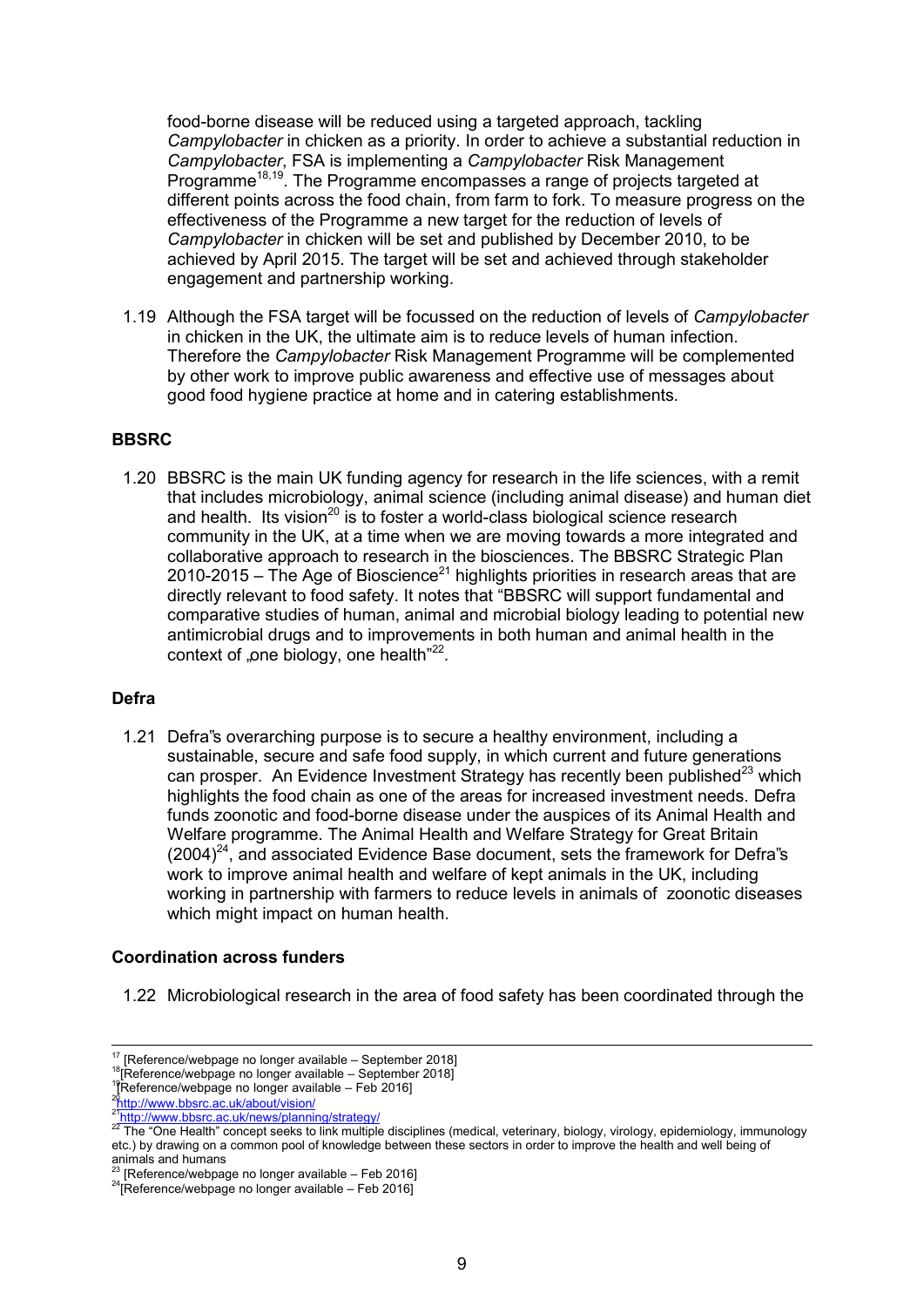Microbiological Safety of Food Funders Group (MSFFG) <sup>25</sup>, which includes BBSRC, FSA, Defra, DH and DARD-NI amongst others. The Group was established in 1998 with a remit to co-ordinate UK publicly funded R&D on the microbiological safety of the food chain with a view to informing the R&D effort, identifying gaps and overlaps, and providing technical reports as appropriate. This strategy builds on the past coordination and collaborative activities of this and other bodies.

- 1.23 Existing coordination has enabled joint funding of activities where one funder may have strategic interests in another funder"s research. For example, Defra and FSA contribute to BBSRC"s Government Partnership Award scheme by providing cofunding for responsive mode grants that have a strong policy relevance. The UK Cross-Government Food Research and Innovation Strategy<sup>26</sup> sets out principles for enhancing coordination among public research funders.
- 1.24 The Global Food Security programme, launched in 2010, aims to coordinate the delivery of food research funding among five Research Councils, five Government departments and the Technology Strategy Board. Most of the partners in this *Campylobacter* strategy contribute to the Global Food Security programme, which includes food safety as an important component. The programme is currently under development, but it is expected that it will be aligned with, and complementary to, relevant and related funders" strategies, including this one.

#### **Partnerships with industry**

- 1.25 There is awareness amongst the businesses involved in the food supply chain (producers, processors and retailers) that work needs to be done to control *Campylobacter* colonisation and contamination. Efforts already being made to identify and implement measures to control *Campylobacter* involve the British Poultry Council (BPC), the FSA, Defra and the British Retail Consortium, through a Joint Government/Industry Working Group on *Campylobacter*. The BPC has said "While this group is mainly focused, at this stage, on possible measures during processing, there is a clear need for more scientific research, particularly on routes of transmission, to identify effective prevention and controls at the farm level."
- 1.26 There is a clear need for industry, research scientists and policy makers to continue to work together to enable more effective control measures to be developed, based on excellent underpinning science, in order to meet the needs of industry and the consumer.

#### **Development of this strategy**

#### *A challenge-led approach*

- 1.27 A volume of research relating to *Campylobacter* is supported in the UK. The recent rapid increase in the availability of genome sequences and comparative genomic data has increased our understanding of the epidemiology and metabolic capacity of this organism. Despite such advances, *Campylobacter* remains a poorly characterised microorganism and many aspects of *Campylobacter* biology remain unexplained.
- 1.28 The workshop held in 2009 (see Section 6) highlighted a number of challenges that need to be addressed to develop *Campylobacter* control measures across the food

<sup>&</sup>lt;sup>25</sup> [Reference/webpage no longer available – Feb 2016]

<sup>26</sup> <http://bis.gov.uk/assets/biscore/goscience/docs/c/cross-government-food-research-strategy.pdf>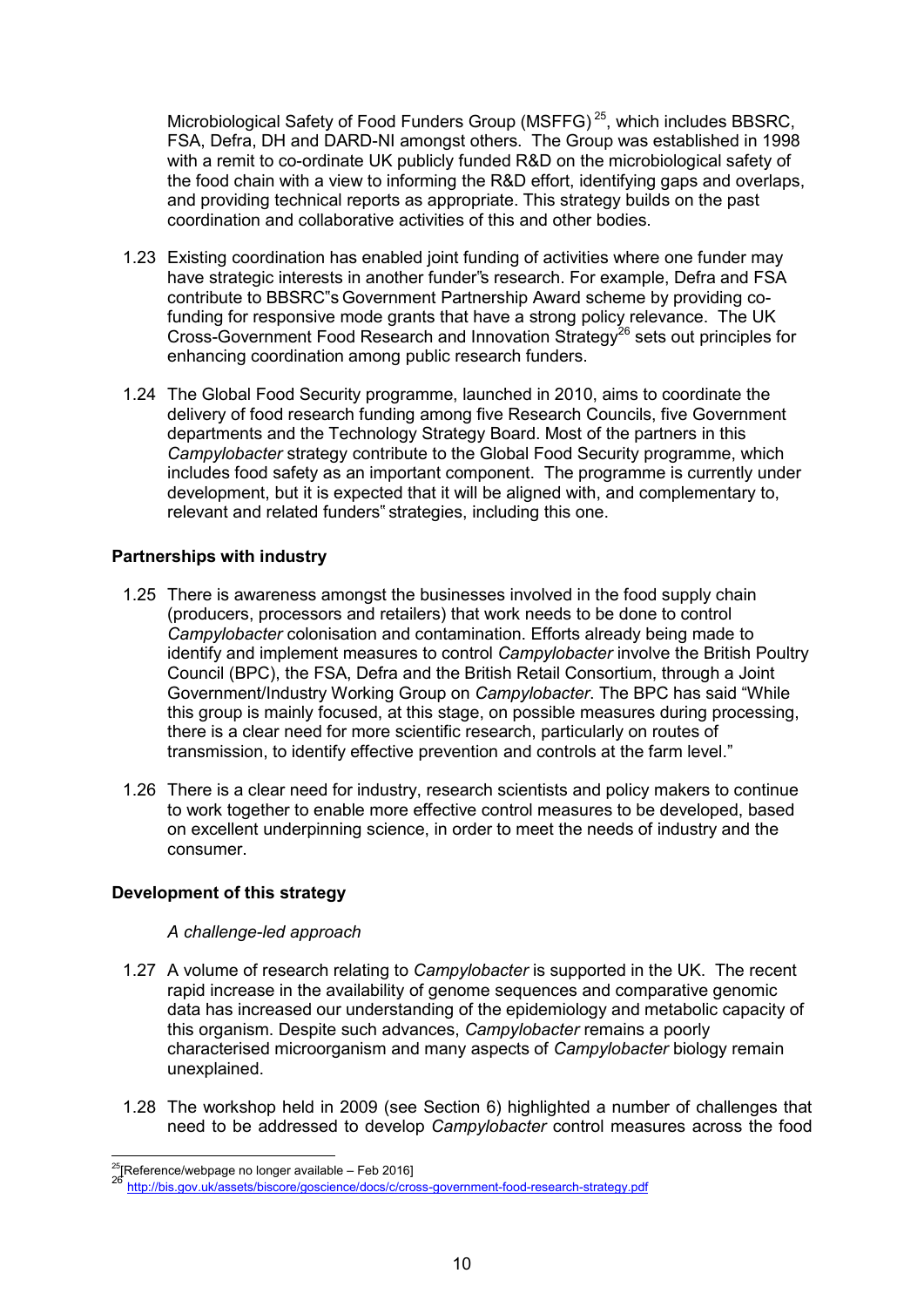chain. These range from fundamental biology of both the bacterium and the chicken, and exploiting the latest genomic and mathematical tools, to developing rapid in-field detection methods and improving biosecurity. These challenges and the underpinning research required to resolve them form the basis of this strategy, outlined in a series of priorities in Section 2.

### *Wider perspective*

- 1.29 Section 6 highlights the 30+ potential priorities identified at the joint strategy workshop held by funders in 2009 and how these were rationalised into the priorities in this strategy. All of these research targets have the potential to reduce levels of *Campylobacter*. In addition there may be other important research areas not identified in this strategy, especially those emerging from recent findings. This strategy is not intended to constrain research in other areas but attempts to prioritise the funders" research based on the current state of knowledge and the views of industry and policymakers.
- 1.30 In 2009 over 300,000 tonnes of poultry were imported to the UK and this strategy cannot directly affect *Campylobacter* levels in any of these sources. *Campylobacter*  is a worldwide problem and the UK funders are working closely with other agencies, especially in the EU, to share data and best practice to reduce *Campylobacter* levels globally. In addition the results of high quality research funded to address the priorities in this strategy will receive international attention through publication and dissemination through various networks.
- 1.31 This strategy is based on current UK regulations and legislation. Therefore it is not the intent of this strategy to address reduction methods used overseas such as chlorination or other anti-microbial agents; nor does it consider interventions known to be opposed by consumers, e.g. irradiation.
- 1.32 It is well established that poultry is the most significant source of *Campylobacter* in the food chain, in the UK, possibly responsible for  $\sim$ 70% of the cases<sup>27</sup>, although the exact percentage is often disputed. There are multiple other sources of *Campylobacter,* both food-borne and environmental, but currently there is no evidence that intervention in any other single source would have as significant an effect as interventions in poultry. This strategy therefore focuses on poultry but the funders recognise that, as levels in poultry are reduced, non-poultry sources may become increasingly important for research, especially if a particular single nonpoultry source is discovered to be a high risk factor for human infection.
- 1.33 Outside the food supply chain *Campylobacter* is an environmental risk both to humans and animals, especially from contaminated water, but such studies are outside the scope of this strategy. *Campylobacter* is a problem not just in the developed world but is a significant disease in the developing world, which again is outside the scope of this strategy due to its UK focus. The basic knowledge gained through implementation of this strategy will, however, underpin future research in both of these areas.

#### *Delivery mechanisms for this strategy*

1.34 This strategy has been formulated jointly by the main UK research funders in recognition of the importance of a coordinated, coherent approach to tackling the problem of *Campylobacter*. However, it is important to note that although the funders

<sup>27</sup> <http://www.efsa.europa.eu/en/scdocs/scdoc/1437.htm>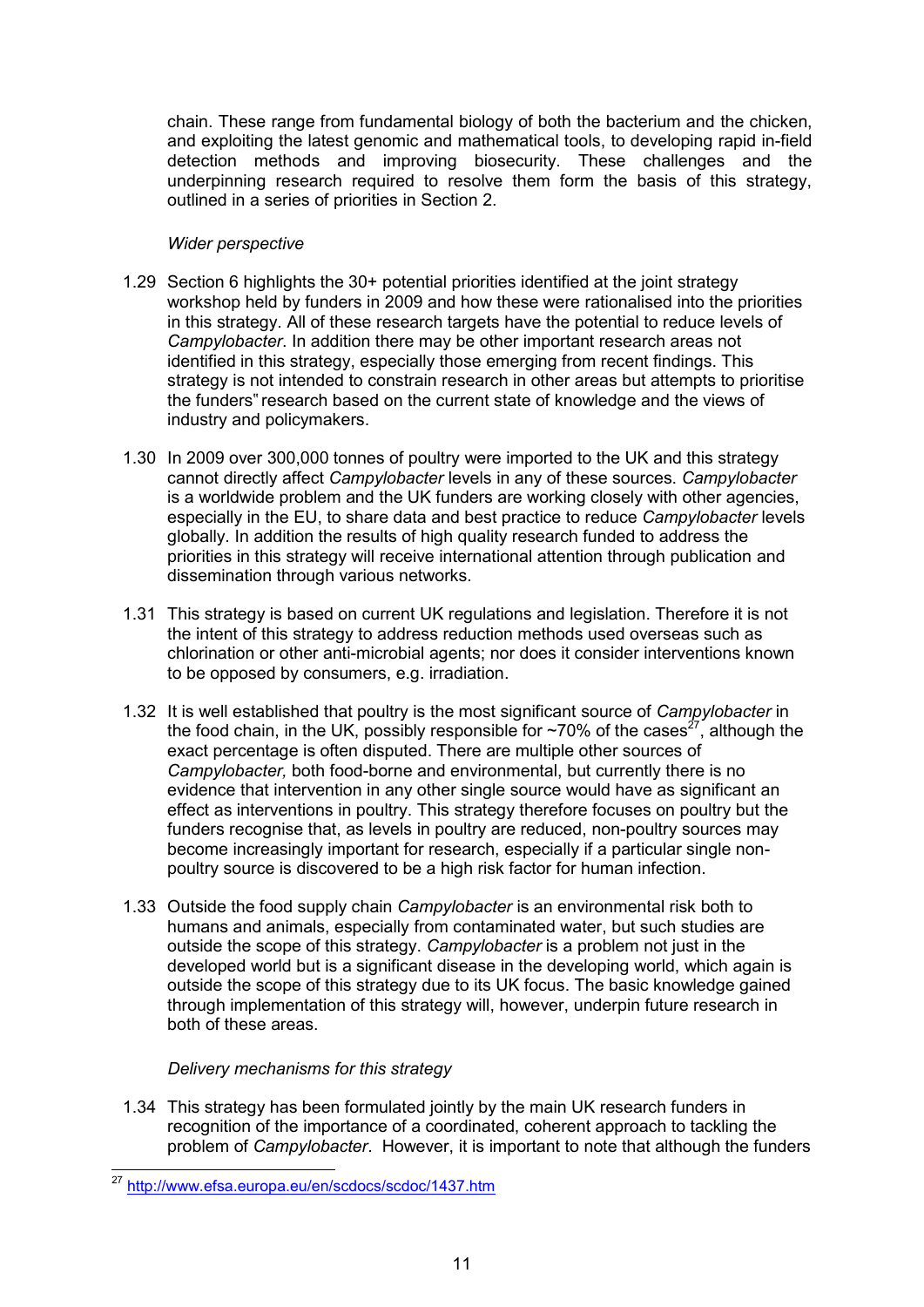have agreed a joint approach this does not necessarily mean that activities will have joint funding from a "common pot". The funders each have distinct roles and remits and support research for different reasons: ranging from underpinning the scientific research base through to addressing specific policy needs. Individual funders have specific remits, eligibility rules and funding constraints that may limit joint funding, but these differences do not preclude harmonization of activities. Funding calls therefore may be more appropriately undertaken by a specific funder or subset of funders, but all activities will be implemented in consultation with other relevant partners to ensure a coordinated overall approach.

1.35 Irrespective of any targeted funding calls relating to this strategy, opportunities will exist for appropriate fundamental underpinning work in responsive mode in the relevant Research Councils and new work may be commissioned by government to underpin regulatory changes or new policy requirements.

#### *Revision of the Strategy*

1.36 The funders have regularly met to discuss and review all aspects of microbial food safety through the MSFFG<sup>28</sup>. It is anticipated that this strategy will be reviewed and refreshed, as necessary, by MSFFG or other appropriate body to ensure it takes account of developments in the sector. In addition to such scientific and policy scrutiny, the success and impact of the joint working between the funding partners will be considered by the Food Research Partnership, chaired by the Government Chief Scientific Adviser<sup>29</sup>.

<sup>28</sup> [Reference/webpage no longer available – Feb 2016]

<sup>&</sup>lt;sup>29</sup> [Reference/webpage no longer available - Feb 2016]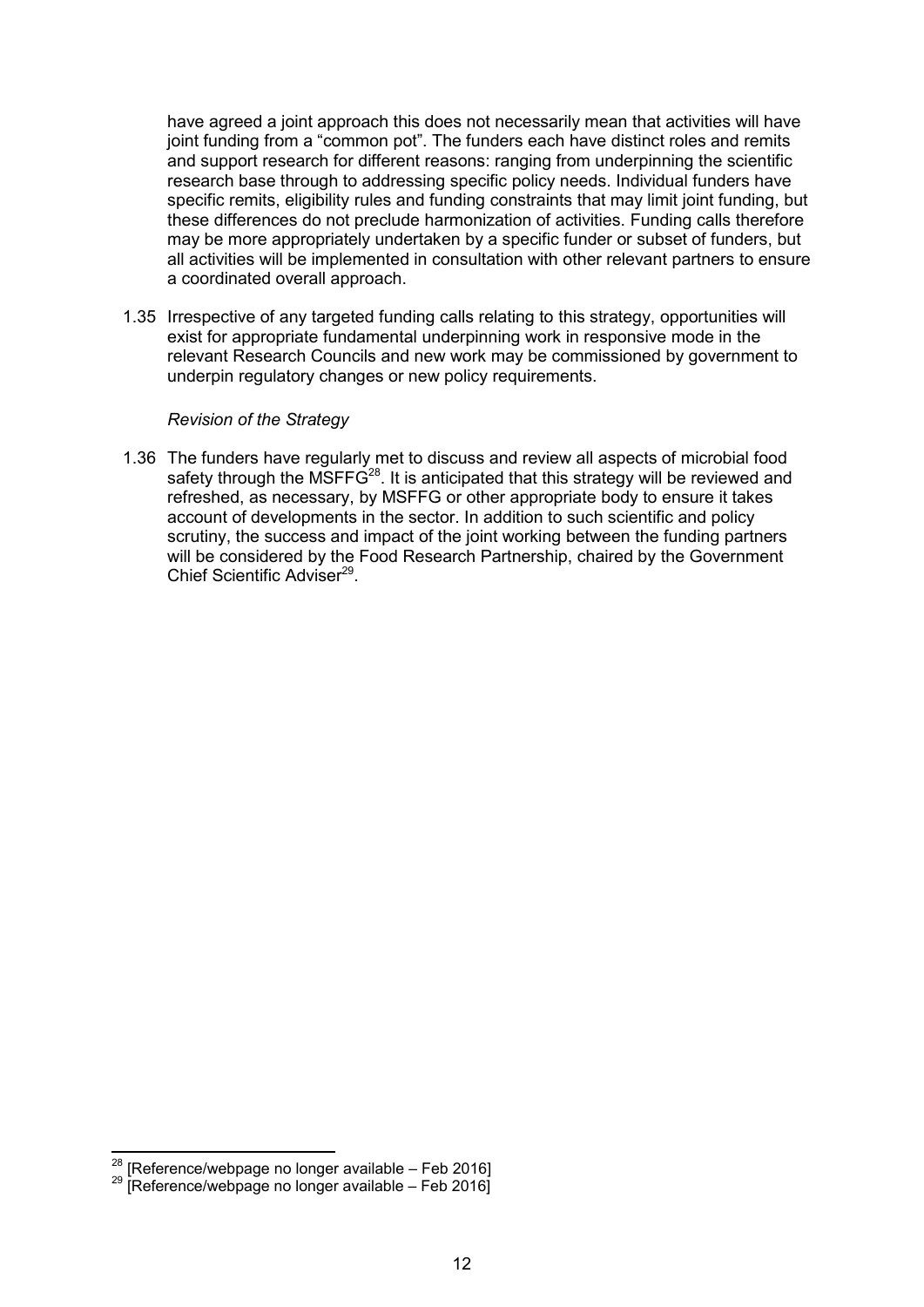# <span id="page-12-0"></span>**2 Joint priorities for research on** *Campylobacter* **in the food supply chain**

- 2.1 Within the UK many of the challenges in *Campylobacter* research cut across government departments and Research Councils. Joint priorities and coordinated funding will both avoid potential duplication of effort and ensure more effective delivery of current research spend. This strategy is focused on the main source of human *Campylobacter* infection, i.e. from the food supply chain, though it is acknowledged that there are other potential sources of infection.
- 2.2 Fundamental to this strategy is the need for collaboration and coordination between funders, the industry and researchers, driven by the need for a multidisciplinary approach to the problem. Strong links to industry both ensure research is grounded in "real world" situations and accelerate the translation of the research, thus improving its impact.
- 2.3 The delivery of these priorities will require a cross-funder multidisciplinary approach involving microbiologists, immunologists, and modellers working with economists and social scientists and building on data collected through working with veterinarians, medical practitioners and the industry.
- 2.4 This strategy has gone beyond the identification of common aspirations and has articulated clear priorities which the funders will aim to deliver in a coordinated and collaborative way. Further background to how these priorities were derived is in Section 6. The priorities are based on a snapshot of the current state of play in this field and new priority areas may arise for the funders during the lifetime of this strategy.

The overarching aim for the funders is:

**Reduction of the incidence of** *Campylobacter* **infection in humans**

through reductions in:

- the level of the bacterium in farm-animal hosts
- $\bullet$ the potential for cross-contamination throughout the food chain
- 2.5 There is no single "magic bullet" to deliver the overarching aim and it is likely that multiple, research-based interventions will be required across the food chain. For this reason a variety of priorities have been identified ranging from underpinning bioscience to identification and implementation of best practice. The following priorities are not in any order of importance and are designed to highlight to researchers and industry the areas where new research is required, or where a new assessment of available data is needed. This approach is intended to identify which interventions will yield the most timely and cost-effective results, within the bounds of current regulation and to the acceptance and benefit of consumers. The priorities are presented in 3 sections:
	- understanding current practice and potential intervention strategies
	- the biology of the host and organism
	- the underpinning tools and resources required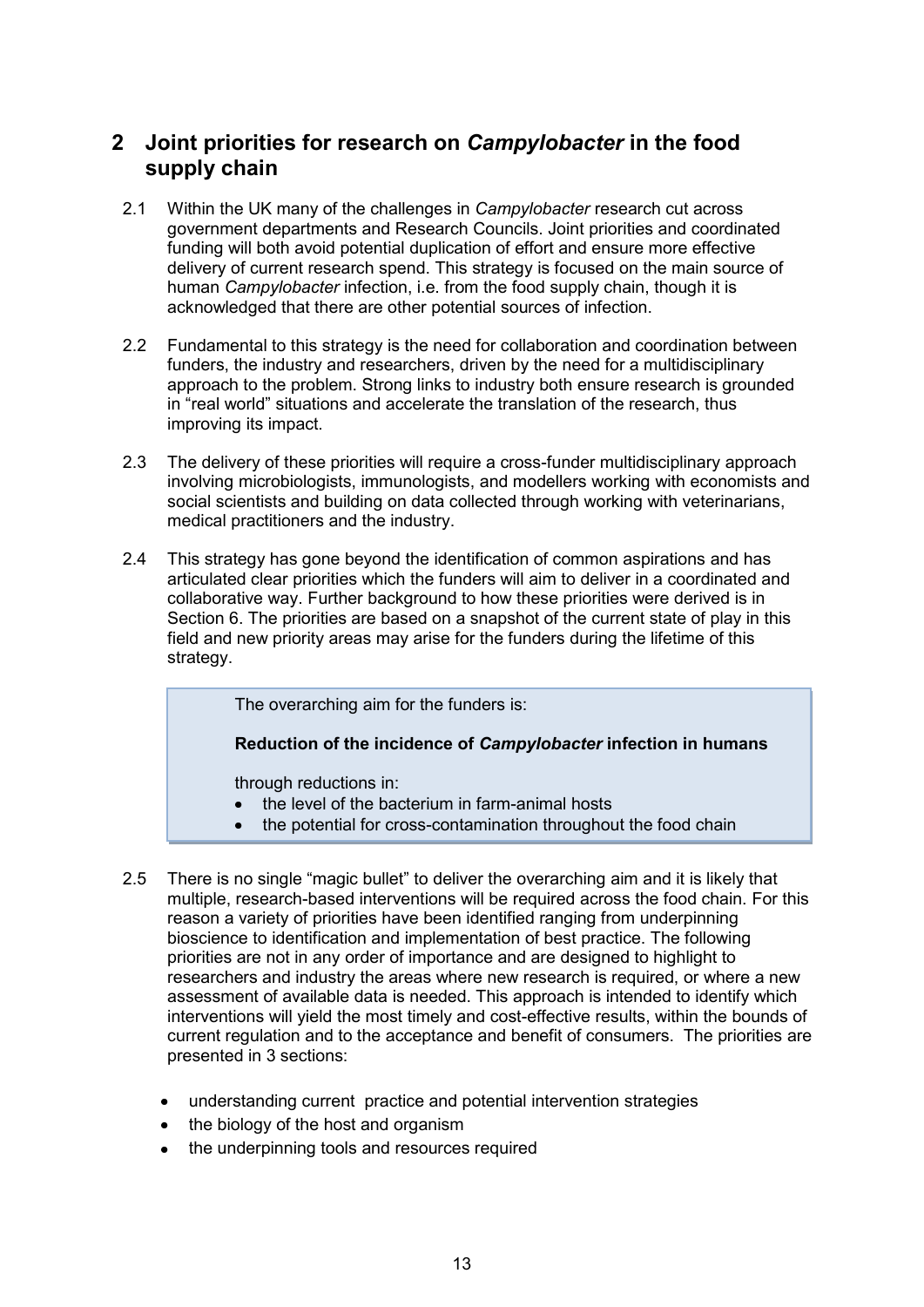# **Summary of research priorities:**

# **Understanding current practice and potential intervention strategies**

- High-quality baseline data and regular monitoring of poultry
	- o *High-quality baseline data*
	- o *Regular measurements of Campylobacter levels in poultry*
- Comparison of the different on-farm and in-factory practices that affect *Campylobacter* incidence in poultry
- Understanding the effect of water treatment, feed regimes and supplements for poultry
- Studies around potential interventions in poultry transport/slaughter house/factory practices
- Quantitative modelling of interventions  $\bullet$ 
	- o On-farm and processing,
	- o Catering, retail and the home
- Human behaviour:
	- o On-farm and in production processes
	- o Domestic and commercial preparation and cooking practices

#### **The biology of the host and pathogen**

- Predictive modelling of the system
- How the bacterium survives in the food supply chain
- Colonisation in the chicken and the chicken immune response
- Increased understanding of the role of microbiota of the chicken gut  $\bullet$
- Development of bacteriophage, bacteriocins and other new anti-microbials  $\bullet$
- Development of greater resistance to *Campylobacter* colonisation in chickens
- Underpinning the potential for a cost effective chicken vaccine(s)

#### **Development of novel detection and diagnostic tools, and resources for**  *Campylobacter* **research**

- The development of a rapid, on-farm test for *Campylobacter*
- A strain bank to assist in understanding the genetic diversity of the bacterium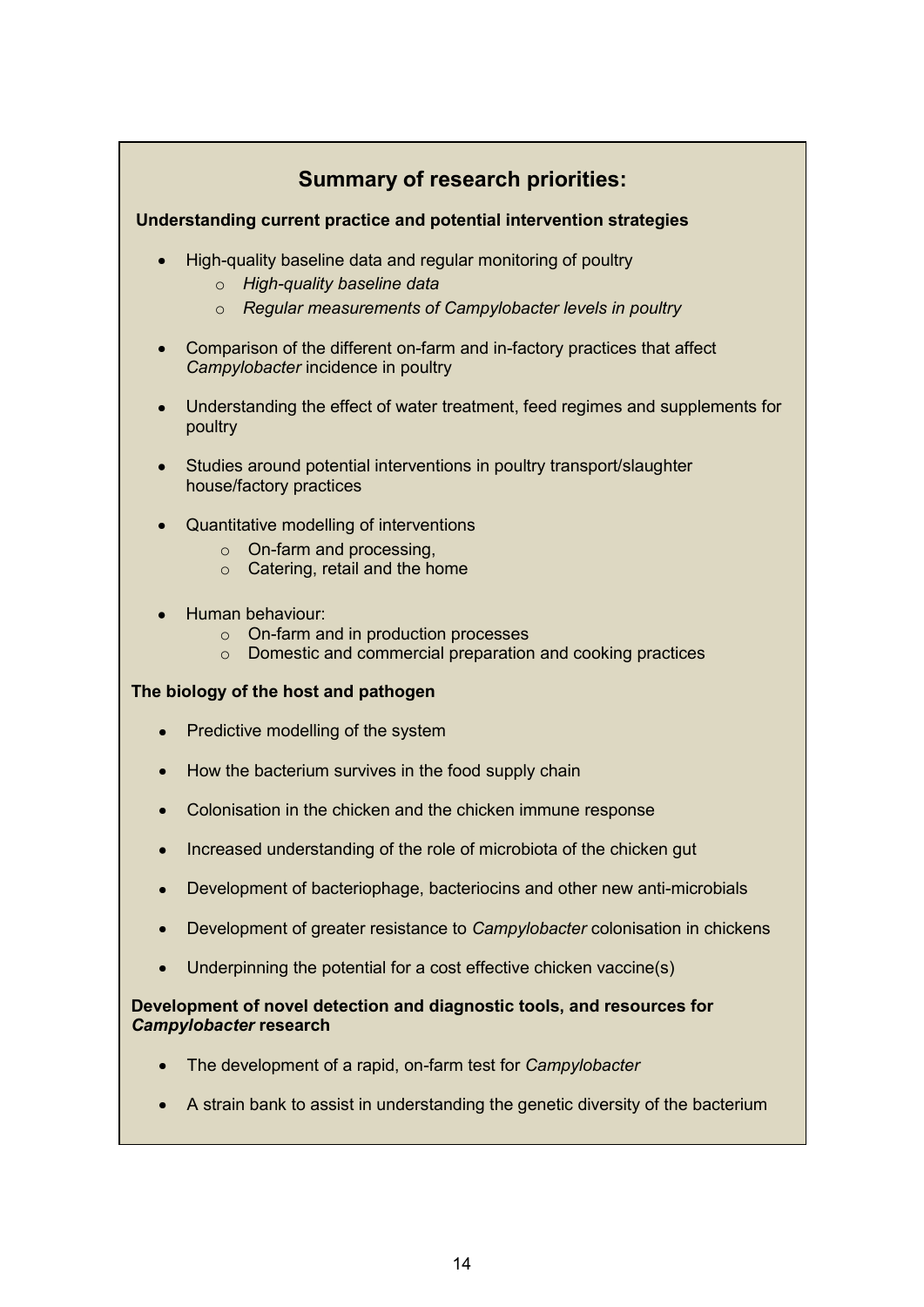# **Understanding current practice and potential intervention strategies**

# **High-quality baseline data and regular monitoring of poultry**

### *High-quality baseline data*

- 2.6 Baseline data are essential to establish the effectiveness of any large-scale interventions, and to determine whether long-term strategies are delivering a reduction in *Campylobacter* levels across the food supply chain. Numerous baseline studies have been performed over the years, but as new knowledge of the risk factors associated with *Campylobacter,* colonisation, growth and survival emerge it is important to establish whether the current baseline data are fit for purpose and if new data are required. Baseline data should:
	- be collected from across the food supply chain, and include data on human infections
	- have full coverage of all established and emerging risk factors
	- include species/strain identification using advanced, accredited typing methods
	- be of sufficient quality to underpin quantitative modelling studies
	- strengthen animal and public health surveillance systems
	- provide a greater volume of high quality data with associated metadata (e.g. source attribution, strain, culturing and typing used etc.) pertaining to proven risks which are linked to the disease process.
- 2.7 If current baseline data are not found to be of sufficient quality or breadth further studies may be required.

#### *Regular measurements of Campylobacter levels in poultry*

2.8 Although it is not usually funded through research projects, regular measurement of *Campylobacter* in flock, carcass and retail samples provide essential data for detecting changes in levels at different points in the food supply chain and enable policy makers to understand the impacts of interventions. Regular measurements can also detect any changes in levels due to new production/processing practices, and allow for the incorporation of spatio-temporal data in modelling studies. Data from regular monitoring will underpin the long-term evaluation of many of the projects funded to deliver this strategy.

#### **Comparison of the different on-farm and in-factory practices that affect**  *Campylobacter* **occurrence rates in poultry**

2.9 *Campylobacter* is a complex organism and it will take a number of years to understand fully the risk factors associated with colonisation and infection, and to develop a comprehensive risk management strategy to prevent contamination of the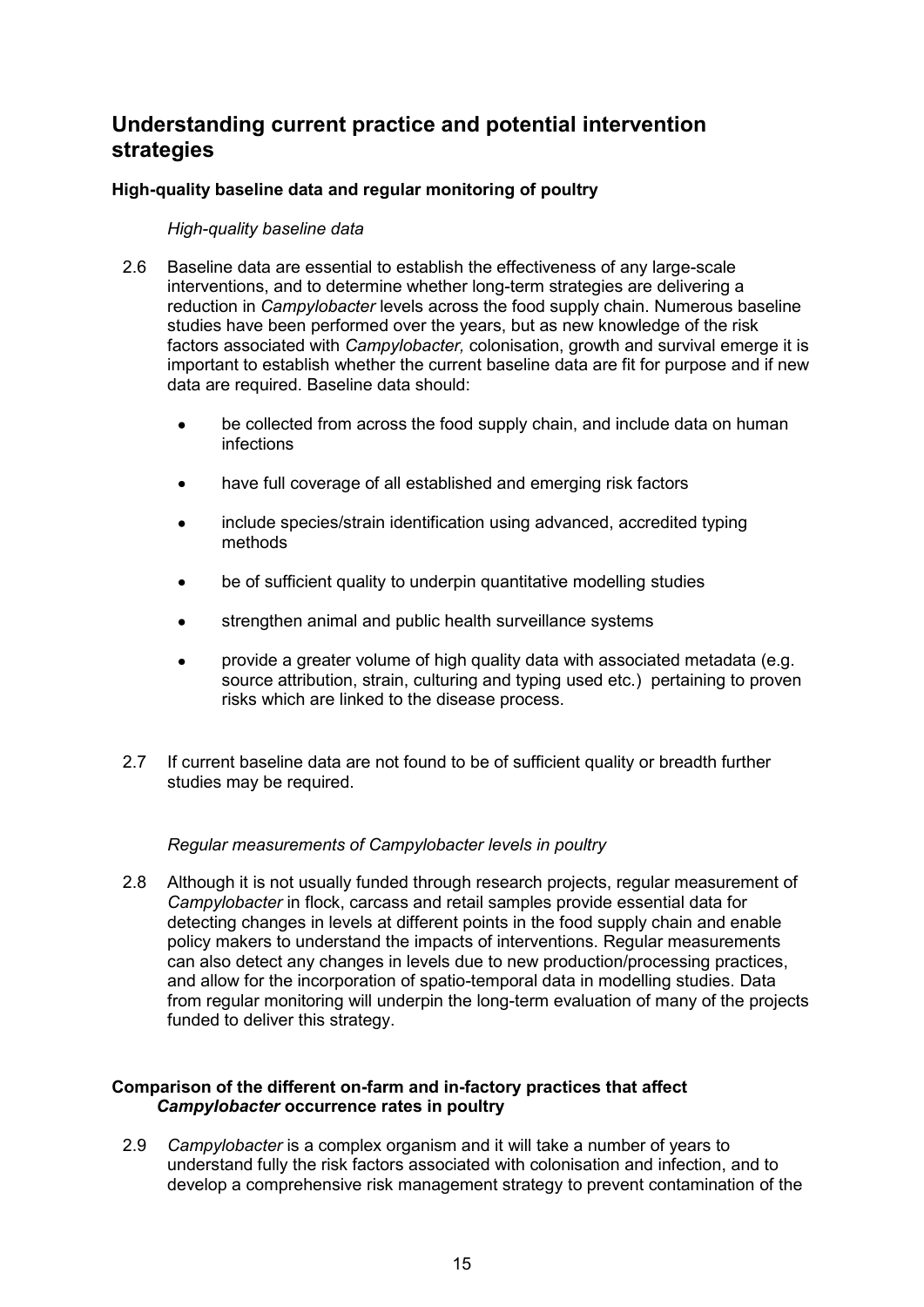food-chain and ultimately human food-borne infections.

- 2.10 In the short term, current biosecurity measures and interventions in place in the UK need to be evaluated for their cost effectiveness in reducing *Campylobacter* levels. Studies should exploit existing data, where it is of sufficient quality.
- 2.11 Knowledge of the variability of production processes and practice is essential. Best practice needs to be identified and shared widely through knowledge exchange mechanisms. Complementary data and lessons learnt from EU and other overseas projects will also need to be collated. In the longer term, it is likely that new interventions will emerge as more underpinning research on risk factors is undertaken. New interventions designed for reducing *Campylobacter* are also likely to be beneficial for preventing other animal and food-borne diseases.

#### **Understanding the effect of water treatment, feed regimes and supplements for poultry**

- 2.12 Research indicates that there are strong interactions between the gut environment and levels of *Campylobacter* in the animal host e.g. it is known that pH affects *Campylobacter* levels in the gut in chickens. In addition there is a greater body of evidence on the importance of diet in the regulation of the gut environment and microbiota. Simple modification of the diet, e.g. addition of organic acids or probiotics, has shown a potential influence upon *Campylobacter* levels. Greater understanding of *Campylobacter* nutritional requirements and colonisation might identify critical periods of *Campylobacter* colonisation requiring essential nutrients, thus allowing appropriate timing of interventions.
- 2.13 It will also be important that any feed modifications aimed at reducing *Campylobacter* levels have no net adverse effects on the health, welfare or productivity of the animal host e.g. increased stress to the bird might have a more negative effect on *Campylobacter* control than any positive effect of the feed modification.
- 2.14 Contaminated water is a known risk factor for *Campylobacter* on-farm and is a potential source of initial colonisation on-farm, especially from untreated sources or through transmission by contaminated drinking lines. Different water treatments have been tried in other countries, including addition of organic acids, but can have deleterious consequences such as supporting formation of biofilms. In-line UV treatment has been successfully implemented with relatively low costs. The importance of water as a source of initial *Campylobacter* colonisation and its potential to increase the rate of infection in the UK context, and the cost / benefits of any intervention, needs to be better understood.
- 2.15 An understanding of the underlying science behind the effects of diet and health on the gut environment is required to determine the likely effectiveness of such interventions. Although some of the above approaches are potentially attractive as low cost interventions, it is unlikely that they will achieve complete control of *Campylobacter* levels. They must therefore be considered alongside other possible approaches.

#### **Studies around potential interventions in poultry transport/slaughter house/factory practices**

2.16 For slaughter house hygiene and biosecurity it will be essential to examine whether current biological and engineering interventions, and supporting aids e.g. the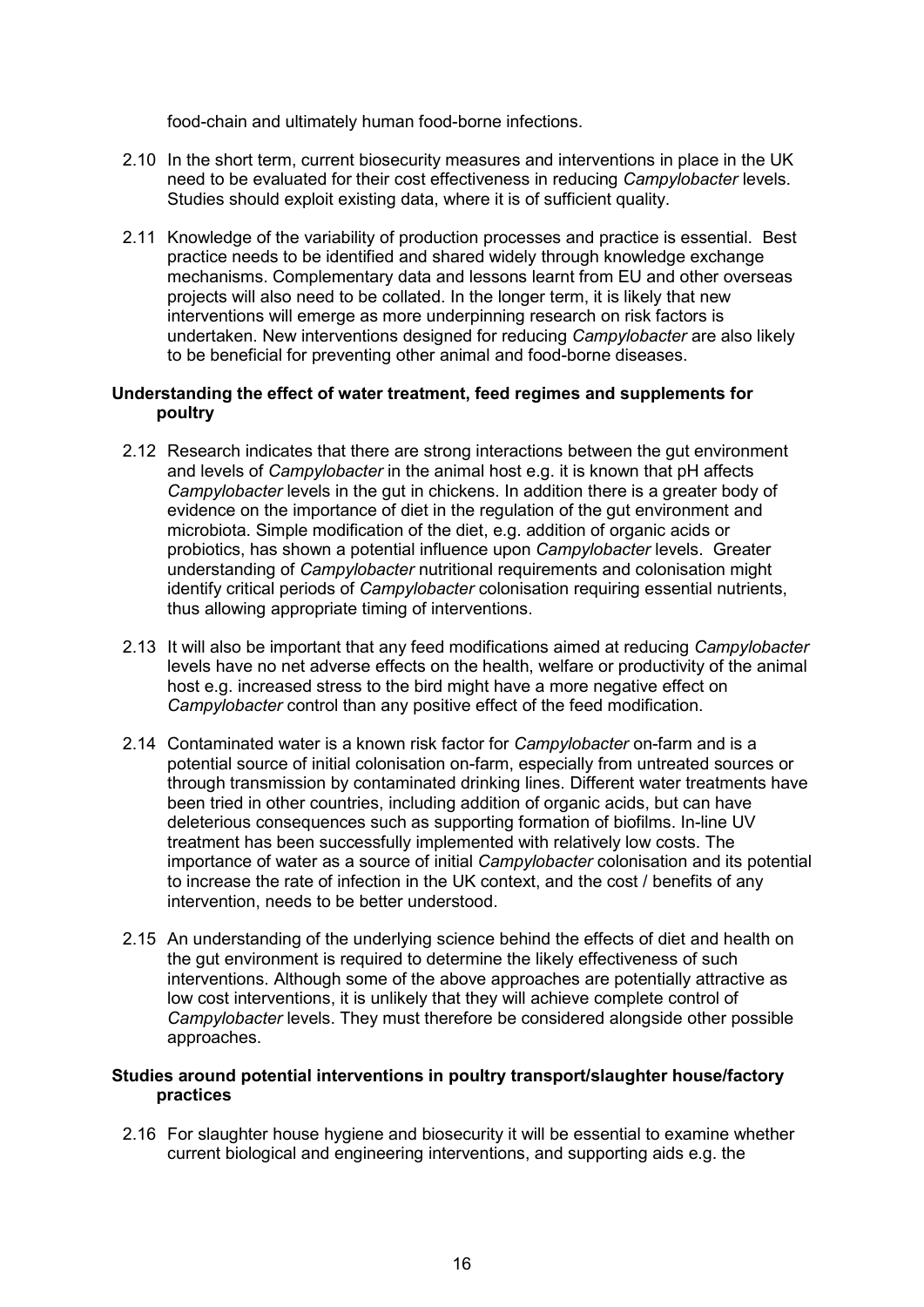slaughterhouse hygiene tool<sup>30</sup>, have had any success in reducing *Campylobacter* in final retail products or in reducing cross-contamination of carcasses in the slaughterhouse and during processing; and what the cost-benefit is of these interventions, if known. It is also important to identify the effect of the mechanical processes on contamination, such as line speed and evisceration equipment, and whether cost effective modifications are possible, or practicable. It is also important to facilitate and evaluate the cost-effectiveness of some new interventions, such as steam, hot water, organic acids, treated processing water, decontaminants and other antimicrobial treatments, in an industrial setting.

2.17 One of the factors that will need to be understood is the impact of on-farm interventions and their knock-on effects on the slaughterhouse environment and in processing. It may be possible that interventions post-farm are cost effective only for highly contaminated flocks, and reduction of contamination levels on-farm might change the type of post*-*farm interventions required. One significant potential consequence of the reduction of levels on-farm, or more importantly an increase in the number of *Campylobacter-*free flocks, is that slaughter houses could channel/ schedule flock slaughter batches based on reliable prevalence data, thus reducing the potential for cross-contamination and the need for further antimicrobial interventions. Regular monitoring and risk management programmes will be essential here.

#### **Quantitative modelling of interventions**

- 2.18 Semi-predictive models for growth and survival of food-borne pathogens are publicly available through initiatives such as ComBase<sup>31</sup>. These models provide industry, government scientists and researchers with basic tools to predict pathogen behaviour in response to changes in food formulation and storage conditions. Whilst models are available for most food-borne pathogens, there is a paucity of similar models for *Campylobacter*. There is great potential to use predictive modelling for *Campylobacter* growth and survival over the whole food supply chain.
- 2.19 Although it is attractive to have a complete systems model of the food supply chain, the behaviour of individuals has a significant influence by introducing additional variability. In practice it is probably easier initially to model the components separately including: on-farm; during transport, in the slaughterhouse, during processing, in-catering, and in the home. Ultimately the goal should be to combine these models to give a more complete and accurate systems model. Additional models would assist in understanding the additive or reductive effect of practices at each stage. In particular, high-quality experimental tools can assist in considering the impact of control options and provide support to decision making by the relevant regulatory authorities.
- 2.20 Systems modelling approaches to biological problems have significantly advanced in recent years, but the core principle of a systems approach is the ability to test models and refine them according to experimental data. It is therefore essential that modellers have access to data from farm-scale and on-farm intervention studies in order to test and refine their models. This will require engagement with industry in order that the interventions are based on real systems and deliver reduced levels of *Campylobacter* in relatively short timescales.
- 2.21 Improved knowledge of the number of *Campylobacter* cells required to establish colonisation, infection and transmission between co-housed birds in a commercial

 $30$  [Reference/webpage no longer available – Feb 2016]

<sup>31</sup> www.combase.cc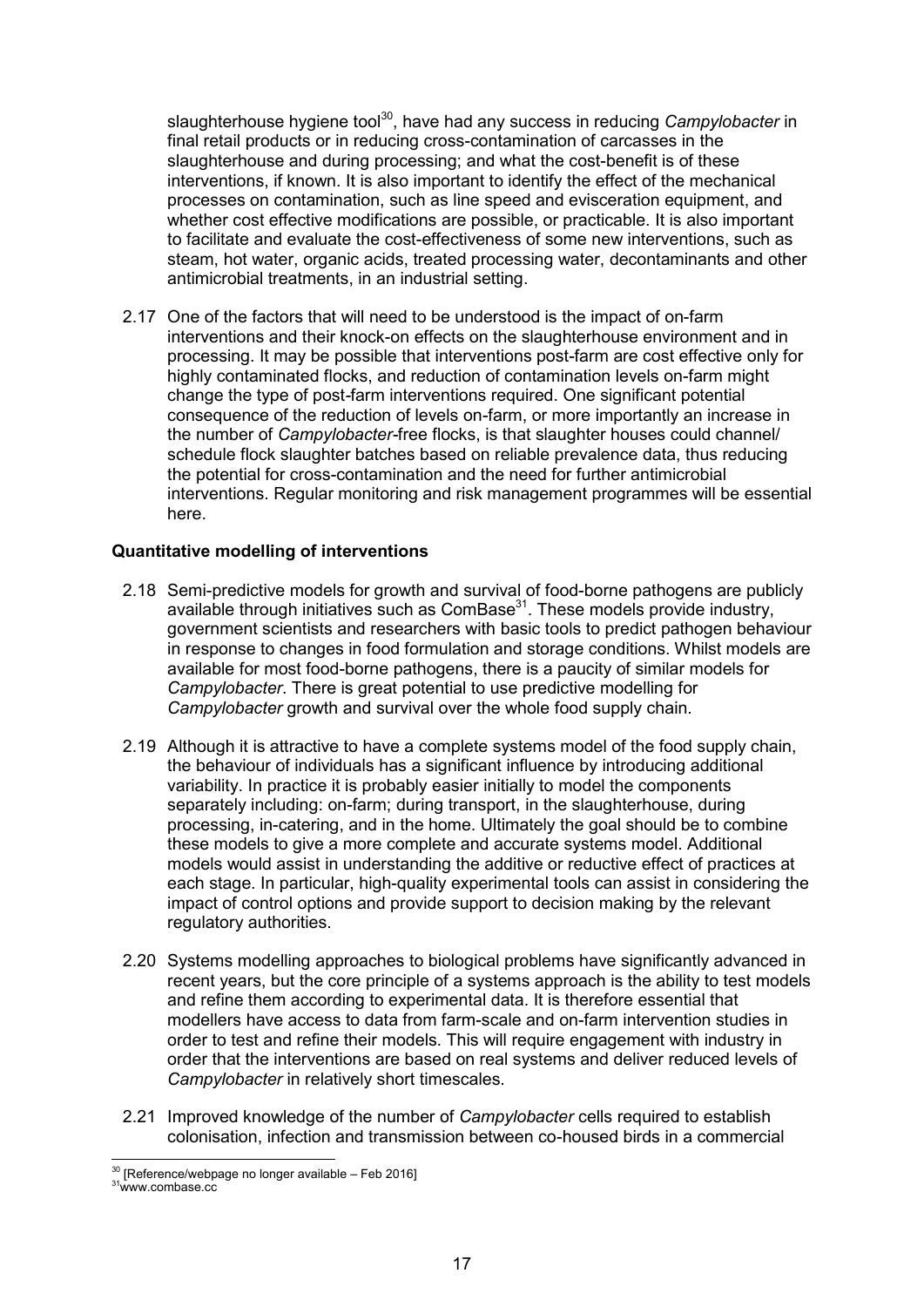setting is needed to underpin modelling. The levels of *Campylobacter* in different locations in the chicken can also have important implications for cross-contamination and human infection risk, since infection of deep tissue is likely to be more difficult to remove than surface contamination. Greater knowledge is also needed of the number of *Campylobacter* infective units required to cause human infection in a range of possible patients.

#### *On-farm and processing*

2.22 On-farm and processing intervention data are variable in quality and initial modelling has shown a number of interacting factors linked to colonisation and high levels of infectivity, suggesting potential targets for interventions. However, key to these models is the quality of the data and associated metadata. For example temperature is a correlated risk factor, but lower in-barn temperatures might be due to open air cooling, which exposes the birds to insect vectors, or air conditioning, which changes moisture and air circulation. It is essential, therefore, that modellers have access to robust data and that models use the latest quantitative analysis to identify the most important components from the many potential risk factors.

#### *Catering, retail and the home*

2.23 *Campylobacter* is present on most raw poultry meat entering kitchens and poor hygiene can lead to cross-contamination of surfaces, utensils and ready-to-eat foods. Research is needed to develop robust predictive modelling tools for *Campylobacter* growth and survival in food and on surfaces. Such work should also take into account the potential for growth and survival following cross-contamination in the kitchen environment.

### **Human behaviour**

#### *On farm and in production processes*

- 2.24 The "human factor" is widely recognised as a risk in catering and the home but is also an important factor on-farm and throughout the food supply chain. There is a range of incentives/motivators for farmers to implement and maintain biosecurity and intervention measures. Studies have shown that farmers are willing to make changes provided they bring benefits and are of minimal risk to their business.
- 2.25 Social science research is required to identify farmers" motivation to take up interventions and to understand how policy makers should communicate with farmers to disseminate best practice and to influence behavioural change. Such research would complement baseline studies and may help to reveal why some farms stay *Campylobacter*-free while others do not. The research could lead to appropriate educational tools/literature to help farm managers and workers (if required), to understand the societal benefit of reduced *Campylobacter* on farms, and to give clear identification of the best interventions to achieve this. In addition, motivation studies could consider financial incentives (e.g. premiums for *Campylobacter*-free flocks or penalties for high levels) and their potential effect on levels and overall cost-benefit to the industry. Financial interventions must be placed in the wider context of the industry, and all the potential behavioural implications fully understood before implementation. Other incentives used in some other countries have included "name and shame" policies for the worst performing farms or slaughter houses. Consumer attitudes to interventions are also important to understand e.g. through citizen forums, as no farmers or producers will implement changes that may alienate retailers, or ultimately consumers.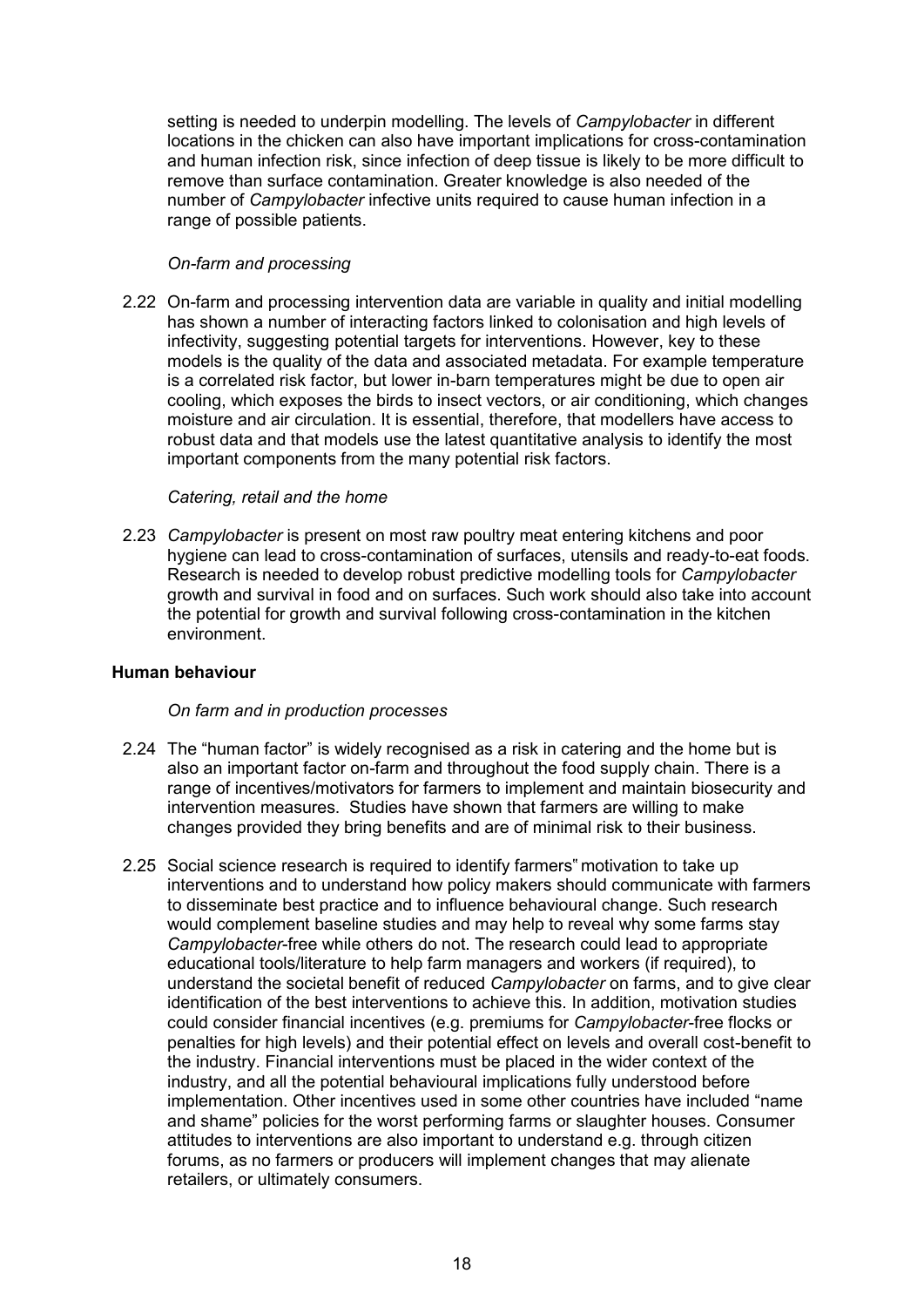- 2.26 There are currently no direct regulatory forces motivating retailers to control or reduce *Campylobacter* levels. Pressure on retailers can have a beneficial net effect on the whole food chain, as retailers demand changes from processors/producers who then demand changes from their farmers. Examples from other countries of regulations targeted at retailers have included allowing retailers to sell fresh chicken only from *Campylobacter*-free flocks, publishing retailers" *Campylobacter* levels, and additional labelling on higher risk carcases, etc. Understanding the impact of these interventions and their relevance to UK retailers and producers will be important.
- 2.27 Ultimately the goal of any interventions must be to reduce the levels of *Campylobacter* in food and this will require clear guidance on how to achieve this.

*Domestic and commercial preparation and cooking practices* 

- 2.28 Studies have shown that consumers/caterers are not well informed about the specific risks of *Campylobacter* and generally understand broader messages, such as proper handling and cooking of chickens. These alone should in principle be sufficient to minimise *Campylobacter* infections, but given the number of cases every year in the UK it is clear that merely informing consumers is not sufficient, and reduction of the load on and in raw meat is also required. Behavioural data must be based on the UK consumer and caterer, taking into account cooking practices, the cuts of chicken used and necessary handling of these, and the use of precooked and commercially prepared foods.
- 2.29 Research is needed to understand how long-term behavioural change can be achieved across the food supply chain, but particularly amongst producers and consumers. It is also important to understand producer and retailer behaviour to ensure that identified interventions are properly applied. The implications of these changes to the food supply chain also need to be understood. Similarly, better understanding is needed of how to influence consumers to apply safe food handling practices consistently - especially consumers more at risk from complications due to *Campylobacter* infection.

# **The biology of the host and pathogen**

2.30 The development of effective prevention and intervention strategies is severely hampered by our relatively poor understanding of *Campylobacter* biology, compared with some other food-borne pathogens. Elucidating the molecular mechanisms underlying physiology, metabolism, stress adaptation, infection by and virulence of *Campylobacter,* and its interactions with its hosts*,* will help informed decision making for the reduction and/or elimination of *Campylobacter* in the food chain.

### **Predictive modelling of the system**

2.31 Many complex biological systems in both the host and pathogen contribute to *Campylobacter* pathogenesis. Host-pathogen interactions add further complexity to this. Basic understanding of each of the main components of the system is not only intellectually challenging but essential if some of the long-term challenges in reducing colonisation, infection, and spread and survival on meat are to be solved. However in order for the basic research to be translated effectively and in a timely manner it is essential to study how these components interact in the system as a whole.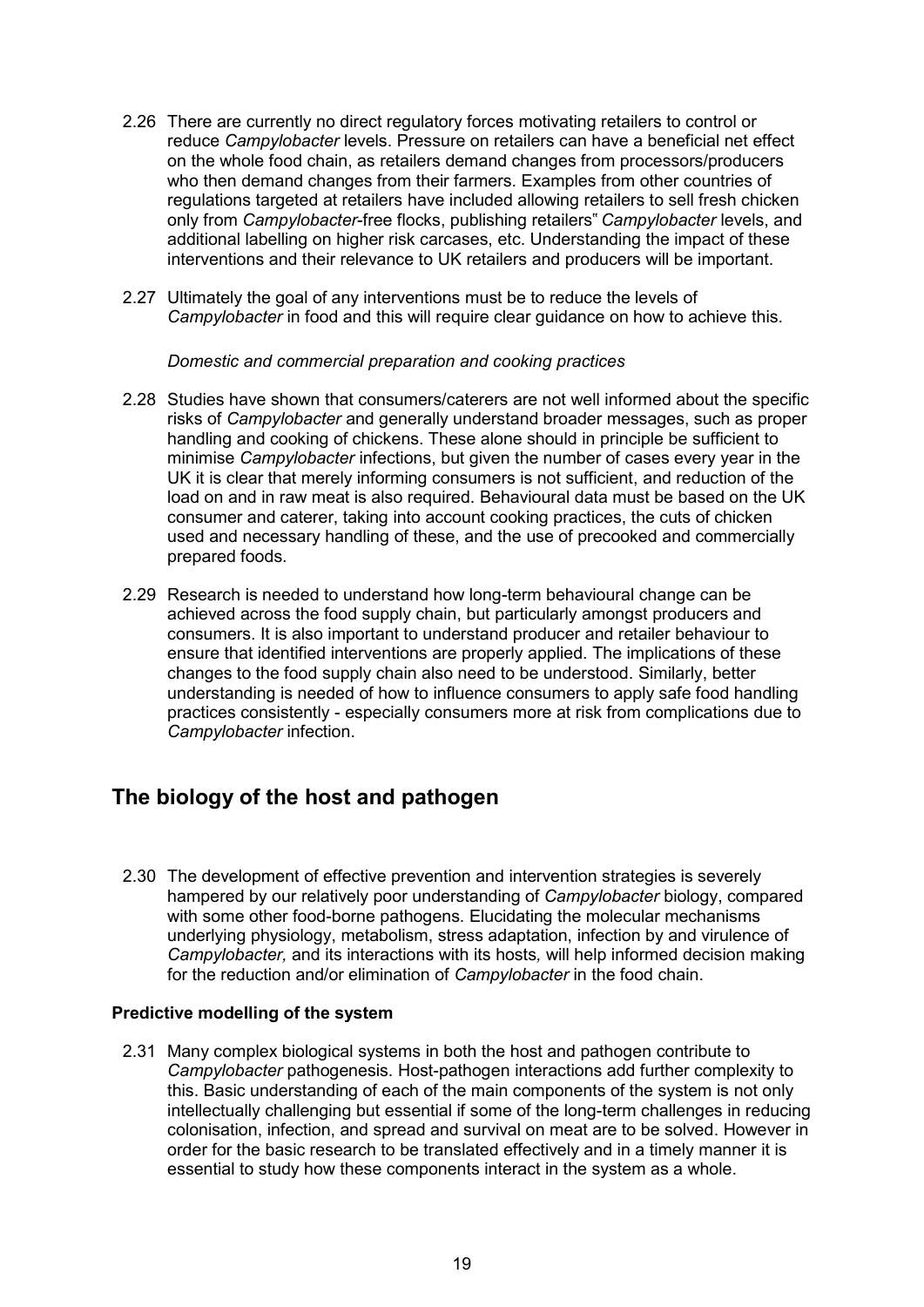2.32 A systems biology approach to *Campylobacter* will require interdisciplinary research involving microbiologists, immunologists and mathematical modellers working in collaboration to generate predictive models of *Campylobacter* colonisation and infection. More refined models of the systems will allow for a greater understanding of why certain interventions work, and the ability to identify new control mechanisms.

#### **How the bacterium survives in the food-supply chain**

- 2.33 One of the problems with controlling *Campylobacter* is its persistence in the environment. This has implications for initial infection of livestock, crosscontamination on-farm, in-transport and in the slaughter house, and contamination in catering and in the home.
- 2.34 One of the challenges on-farm is in understanding the effect of potential vectors e.g. protozoa, insects, wild birds, small mammal pests, or the contributing presence of other livestock in the vicinity of the barn. The risks factors for each of these are not fully understood but general biosecurity principles should attempt to minimise interactions of farmed animals with all pests. This clearly becomes more difficult when using non-contained farming systems.
- 2.35 *Campylobacter* can persist in soil, water and on surfaces. Faecal matter is a significant source of contamination, but effective cleaning regimes and good biosecurity should reduce the risk. Additional underpinning research is required to understand the conditions required for the organism to survive outside the host, especially in cleaner more bio-secure environments.
- 2.36 *Campylobacter* persistence on a variety of surfaces has significant implications for catering and retail operations and in the home. Further research is required to establish which surfaces provide lower risk of *Campylobacter* persistence, and which cleaning regimes and treatments can minimise persistence.

#### **Colonisation in the chicken and the chicken immune response**

- 2.37 Colonisation by *Campylobacter* and the consequential response by the chicken"s immune system is complex, involving many factors both external and internal to the chicken. Initially, relatively robust/quick/cheap methods are needed to quantify host "resistance" at a phenotypic level before the necessary linkages to genetic mapping and selection can be undertaken. The influence and importance of chicken genetics is discussed in the section on breeding genetically resistant birds.
- 2.38 There is increasing evidence that links stress and immunosuppression in birds. Stressed birds are more highly colonised with *Campylobacter* and in such animals *Campylobacter* are more likely to spread from the gut and infect edible tissues. There is obvious synergy in understanding the interactions between *Campylobacter* colonisation, stress, immune responses and infections by other pathogens. The current practice of thinning (removal of some of the flock prior to the main slaughter) has been identified as a stressor, while the presence of other pathogens such as avian pathogenic *Escherichia coli* (APEC) is known to increase disease prevalence, and free-range birds on average have higher *Campylobacter* levels<sup>32</sup>. But few other factors linking stress and infection have been identified to date. Identification and reduction of stressors could aid cost effective reduction in colonisation.
- 2.39 *Campylobacter* induces an innate response by the chicken"s immune system, and

 $32$ [Reference/webpage no longer available – September 2018]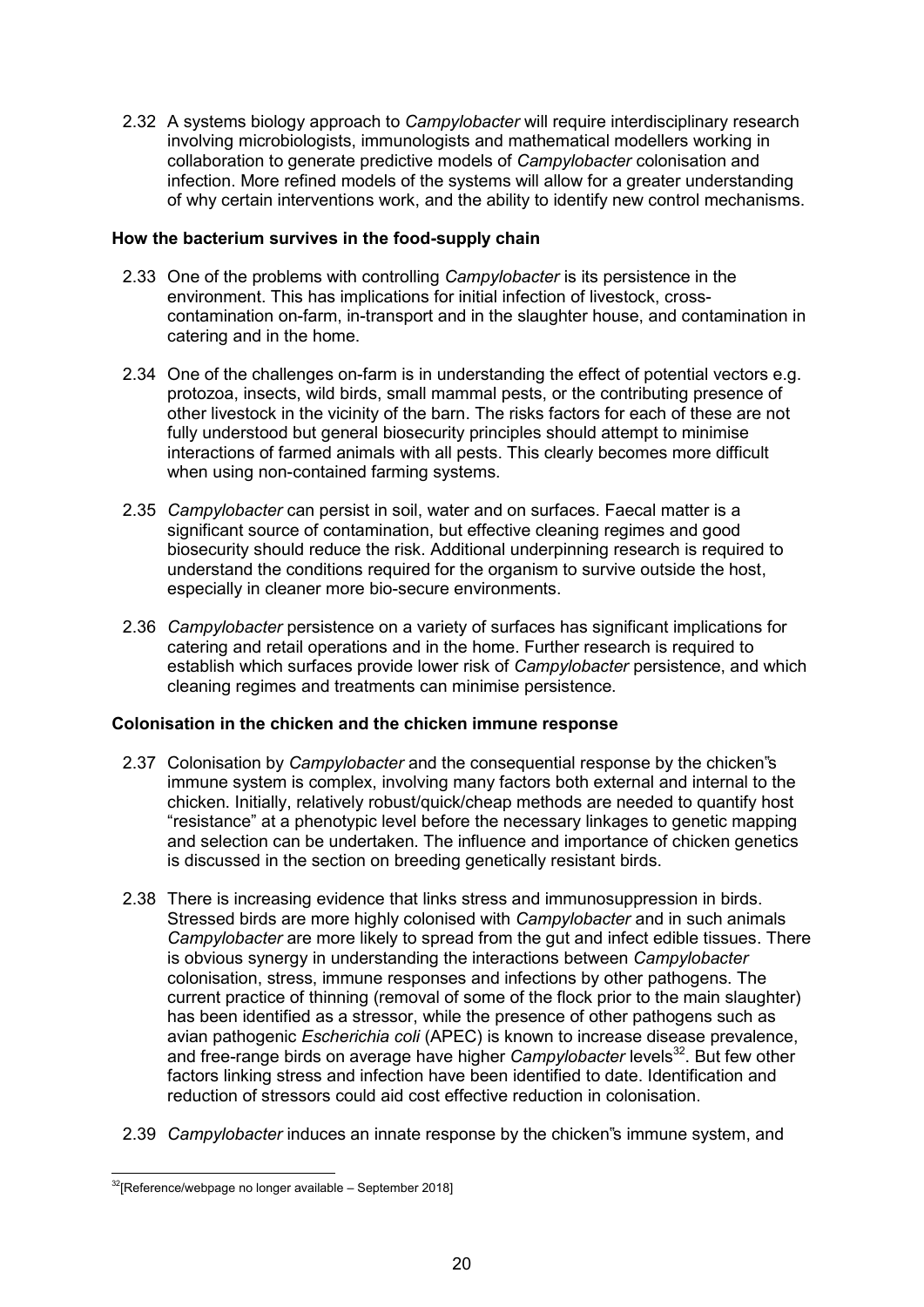anti-*Campylobacter* antibodies can be measured post-infection/colonisation. However, since most infected/colonised birds do not show clinical signs or any associated immunopathology - and the induced innate response is small and limited in duration - *Campylobacter* appears to evade and/or subvert the chicken"s full immune response. One possible mechanism for this is the flagellum, as strains of *Campylobacter* in which the flagellin glycosylation genes are knocked out induce immune responses in infected chickens similar to those seen with *Salmonella*. The flagellar secretion system is the co-opted route for the secretion of *Campylobacter* proteins that facilitate invasion of intestinal epithelial cells, potentially allowing immune evasion by *Campylobacter*. Research in these areas would deliver underpinning knowledge of the molecular interactions between *Campylobacter* and its avian host, and also may help to identify both selective breeding targets in the host and possible vaccine candidates.

#### **Increased understanding of the role of microbiota of the chicken gut**

2.40 The importance of gut microbiota (total microbial populations) for health and wellbeing is becoming apparent in all animals, including humans. In addition to aiding the animal"s digestion, it is now being appreciated that gut microbiota perform important functions both in competitive inhibition of harmful bacteria and in control and stimulation of immune responses. In the case of *Campylobacter*, not only are chicken gut colonisation mechanisms potentially unique but the gut microbiota show great variability even among genetically similar birds. Understanding the effect of gut microbiota on both *Campylobacter* infection and colonisation is important in managing and preventing infections. Factors affecting microbiota range from diet, bird welfare, health and age, to the genetics of the host, and enhanced understanding of these factors would be relevant to research beyond *Campylobacter*. Identification and comparative analysis of microbiota from negative and positive flocks, and at the point of *Campylobacter* colonisation, would provide underpinning data to establish the links between microbiota and infection.

#### **Development of bacteriophage, bacteriocins and other new anti-microbials**

2.41 In many cases, bacterial infections of farmed animals can be managed or controlled through pharmaceutical interventions, although often these are subject to extensive regulatory control and are unpopular with consumers. In the case of *Campylobacter,* initial research has shown that bacteriocins can reduce infection. In addition some initial work on bacteriophage, in highly colonised birds, shows potential to reduce levels of *Campylobacter*. Research in these areas is still at an early stage and not well established enough to be implemented through a policy priority. Further understanding of the chicken immune response, *Campylobacter* biology and virulence, and the potential efficacy of these interventions is required. There is also scope to consider new anti-microbial treatments. Any treatments resulting from such research must comply with relevant regulations and be acceptable to consumers.

#### **Development of greater resistance to** *Campylobacter* **colonisation in chickens**

2.42 Availability of chickens with significant innate resistance to *Campylobacter* colonisation is one of the main long term goal for researchers and industry, since, once established, it would represent a safe, cost-effective solution. There is evidence in chickens that genetic variation confers greater resistance to *Campylobacter*, reducing (but not eliminating) levels of the bacterium in the chicken gut, by up to a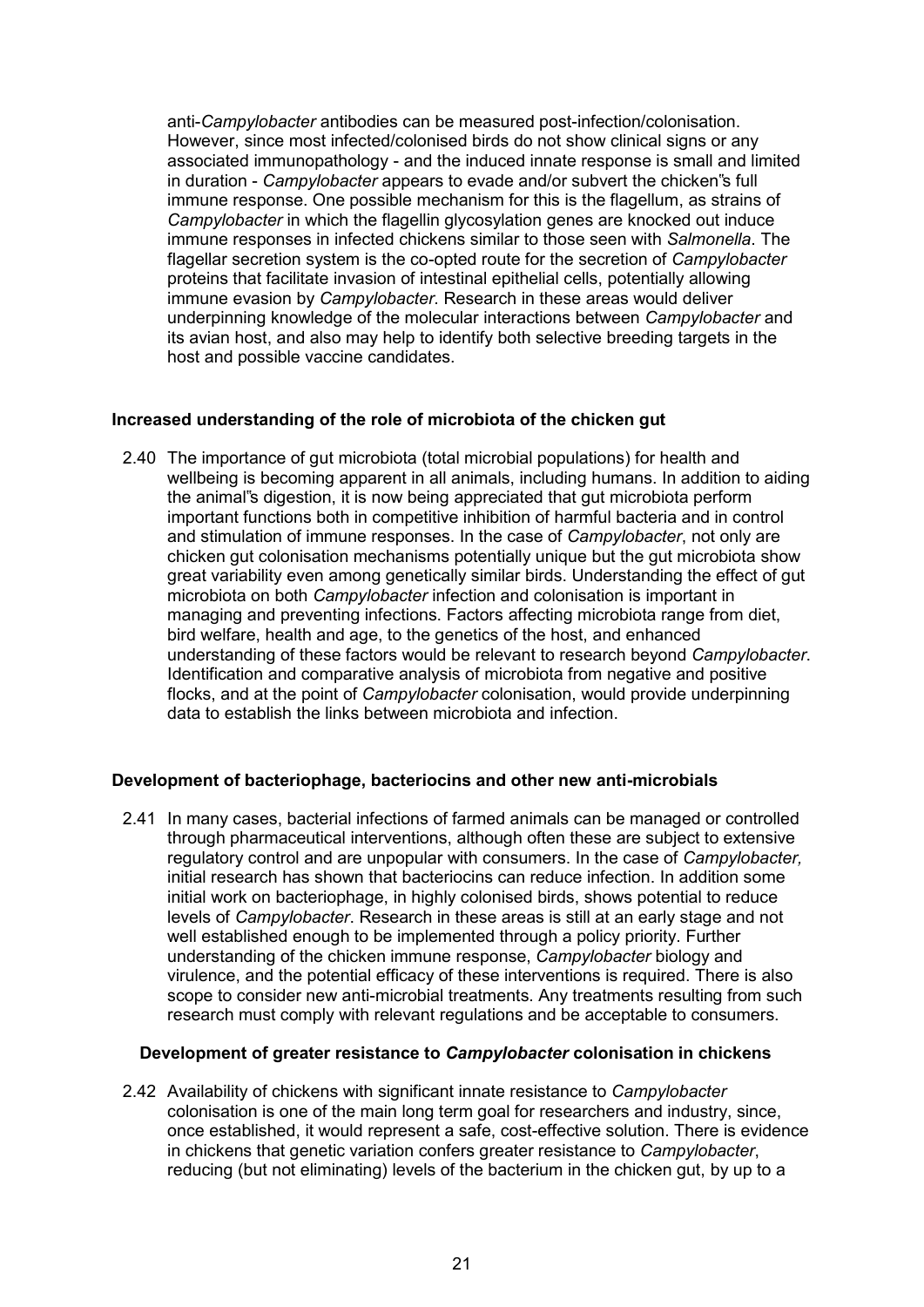factor of four log values. Quantitative Trait Loci (QTL) analysis in inbred chicken lines has indicated that some of the resistance loci overlie known bacterial resistance genes. Such candidate genes should be followed up in the short term to associate specific alleles with resistance and to check that they segregate with resistance in commercial lines. Defining the impact of host genetics on transmission dynamics between co-housed birds (e.g. of susceptible vs. resistant lines) is a first step to confirm if selective breeding has potential. If successful, this would allow a targeted and rapid approach to breeding lines of poultry more resistant to *Campylobacter* colonisation and infection.

- 2.43 Further work to map resistance genes, coupled with using the latest methods that allow selection of genes throughout the whole genome, could be of long-term benefit to create chicken lines with multiple resistance. Using tools such as new generations of high density SNP panels (500k or more markers), candidate animals can be identified and used to select future generations of chickens with robust resistance and greatly reduced levels of *Campylobacter* colonisation.
- 2.44 In addition to following up candidate genes in the short term, QTLs should be investigated further to locate the causative genes and beneficial mutations. This research will require several years to generate the necessary crosses to give sufficient recombination to permit identification of candidate genes, and then further work to verify the association of a gene with the resistant phenotype in inbred and commercial lines.
- 2.45 This genetic research must be done in collaboration with industry since gene association studies must be implemented in poultry breeding programmes. It is likely that resistance to *Campylobacter* depends on multiple genes and the selection of resistant strains will depend on the identification of specific traits and candidate animals. It is highly unlikely that birds completely resistant to colonisation can be selected and therefore it will be essential to complement this work with other approaches to minimise induction, transmission and cross-contamination, including the potential for vaccination.

#### **Underpinning the potential for a cost effective chicken vaccine(s)**

- 2.46 In this section the funders have identified as a priority the need for some basic research that will underpin the development of possible future vaccines. The funders consider that a full-scale vaccine development programme is too high a risk at present to warrant support from public funds.
- 2.47 Vaccines can provide a safe and effective method to control pathogens in animals and humans - potentially leading to eradication of some diseases. Vaccine development is time-consuming and expensive, and requires significant underpinning knowledge of the host immune system, antigens, and an understanding of potential adiuvants.
- 2.48 To date, many vaccines against bacterial gut pathogens target a particular adhesin or toxin that the bacterium requires for pathogenesis. It is not yet clear whether *Campylobacter* has such potential targets. Most of the current attempts at a vaccine reduce colonisation by 1 or at most 2 logs per bird, which is low for a vaccine. Furthermore, chickens are usually slaughtered before 40 days of life, meaning that inducing protective immunity might be difficult. Some subunit vaccines can reduce *Campylobacter* levels by up to 4 logs, which may be significant in reducing human disease, and this technology should be investigated further. However, *Campylobacter* is very variable genetically so if a sub-unit approach were taken, it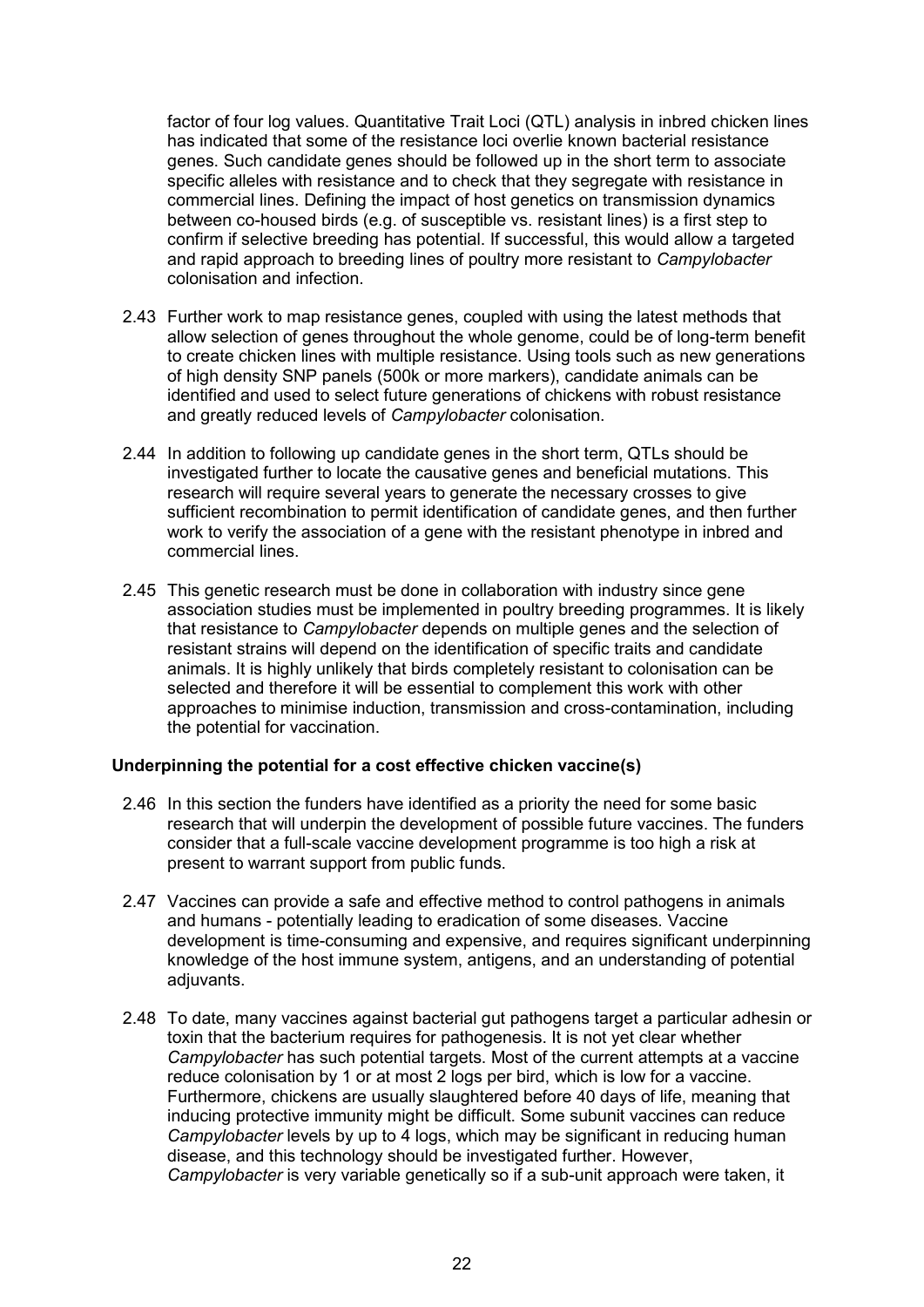might be hard to find a suitable antigen that would work against all types of *Campylobacter* and for a sufficiently long time.

- 2.49 Various *Campylobacter* candidate genes could be tested, both in isolation and in combination, as could the use of chicken immune function genes (such as cytokines) or molecules that would target the vaccines to dendritic cells, as vaccine adjuvants.
- 2.50 More extensive knowledge of the host and the pathogen, and understanding of the dynamics of colonisation, will be developed from work delivering many of the other priorities listed in this strategy. It is expected that basic knowledge will be gained of the potential for vaccines without the immediate need for a vaccine programme *per se,* thus mitigating the overall cost of a possible vaccine development programme in future.
- 2.51 For the above reasons a specific programme aimed at vaccine development has too high a risk of failure, and thus is not a current priority for the funders. However, given the potential benefits of a vaccine, it is important to undertake basic supporting research which will demonstrate vaccine feasibility or which may rule out certain approaches. Such research could include:
	- Quantitative epidemiological modelling to establish the degree of vaccine efficacy required for effectively reducing the levels of colonisation in individual birds, and thus reducing overall levels in food; also how vaccination could be applied, coupled with cost-benefit analysis compared with other intervention approaches
	- Research to understand chicken gut immunity in greater detail, pertaining to bacterial pathogens in general and *Campylobacter* in particular, using the latest antimicrobial immunology to identify intervention targets. This should build on the previous literature, but also be focused on gathering evidence on whether protective immunity against *Campylobacter* is ever really raised during natural infection. If it is, can it be manipulated to our own ends; if not, can we nevertheless produce protection artificially? This should be done in experimental systems, but it must also include an on-farm component so that the responses are studied in real birds, in real situations, with realistic inoculum sizes, building on existing data, or after new appropriate high quality research has been undertaken.
	- Investigating the possibility of non-specific immune approaches, i.e. find ways of inducing non-specific innate immunity, used in conjunction with other approaches
	- Research that investigates the molecular basis for how *Campylobacter* is successful in colonising the caecum.
- 2.52 Ultimately, vaccines have to be developed and implemented by industry. Even if a vaccine is technically feasible it must be cost-effective and therefore research programmes must interact with industrial partners if a successful vaccine is to be commercially viable. Some vaccine work is currently being explored by industry but it is not yet clear how successful these projects are. Further underpinning science (as outlined above) might increase the chances of current or future industrial projects succeeding.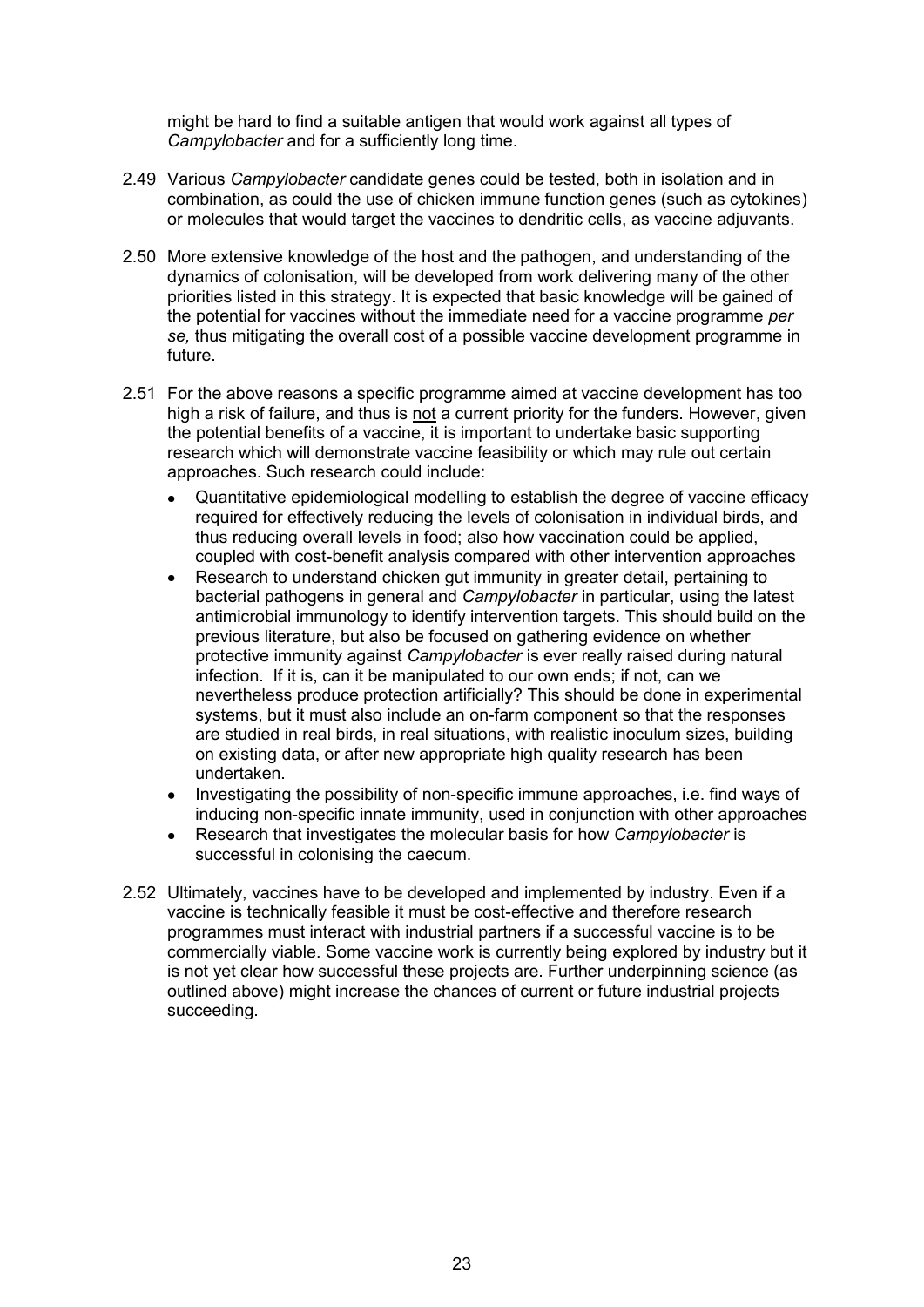# **Development of novel detection and diagnostic tools, and resources for** *Campylobacter* **research**

### **The development of a rapid, on-farm test for** *Campylobacter*

- 2.53 In order to compare current systems, improve biosecurity, and evaluate effectiveness of on-farm and slaughter house intervention studies, a rapid on-site test would be a considerable asset. Currently, to perform a reliable test requires culturing of the sample on agar plates over a number of days, in order to distinguish *Campylobacter jejuni* or *C. coli* from related non-pathogenic bacteria.
- 2.54 An immunologically based dip-stick test (similar to a pregnancy test) would be an attractive target. Such a test would rely on conserved antigens and it has not been established whether *Campylobacter* has conserved antigens, or that any conserved antigens are unique to the pathogenic strains of interest. Further research on *Campylobacter* surface architecture would elucidate whether this approach is feasible and would also underpin work on establishing if a vaccine based on surface antigen recognition is possible (see also section on vaccines, above).
- 2.55 An alternative to this approach would be a DNA probe-based assay to detect specific gene sequences. This type of assay can be expensive to develop, if it is possible at all. Given the high risk in pursuing such a test, feasibility data would be essential before any single approach was extensively supported by public funds.
- 2.56 Other approaches, such as measuring metabolites or excretion profiles have shown potential, but again further robust data would be required before this could be extensively explored.
- 2.57 Whichever approach is pursued, any viable test must be developed, and be validated to a high specification, in conjunction with industry in order to deliver a reliable product for use by researchers, regulators and industry.

#### **A strain bank to assist in understanding the genetic diversity of** *the bacterium*

- 2.58 One of the challenges in *Campylobacter* research is genetic variability, which extends beyond the strains isolated from different host animals, and therefore potentially every researcher may have access to different *Campylobacter* isolates. As further links between genetics and pathogenicity are elucidated it will be necessary to have access to strains with key genes of interest to test hypotheses. In addition, any new *Campylobacter* strains exhibiting novel properties need to be accessed by the wider community to make best utilisation of their discovery. *E.coli* research benefited from a collection (EcoR) of 72 *E. coli* strains assembled in 1984, which subsequently made a substantial contribution to the understanding of *E. coli* as a species. A similar resource for *Campylobacter* could be equally valuable, and potentially obtain broader usage if associated with a wider information database including e.g. sequence data, immunological properties, host data, colonisation data and pathogenic potential for humans. This resource would also have wider potential for underpinning work in evolutionary biology and population biology.
- 2.59 It would be important that any collection is sustainable and therefore it should aim to build on existing data and collections, and if appropriate, link to established resources. It would also be important that any such resource has strong links to fully exploit the latest high-throughput sequencing technologies and appropriate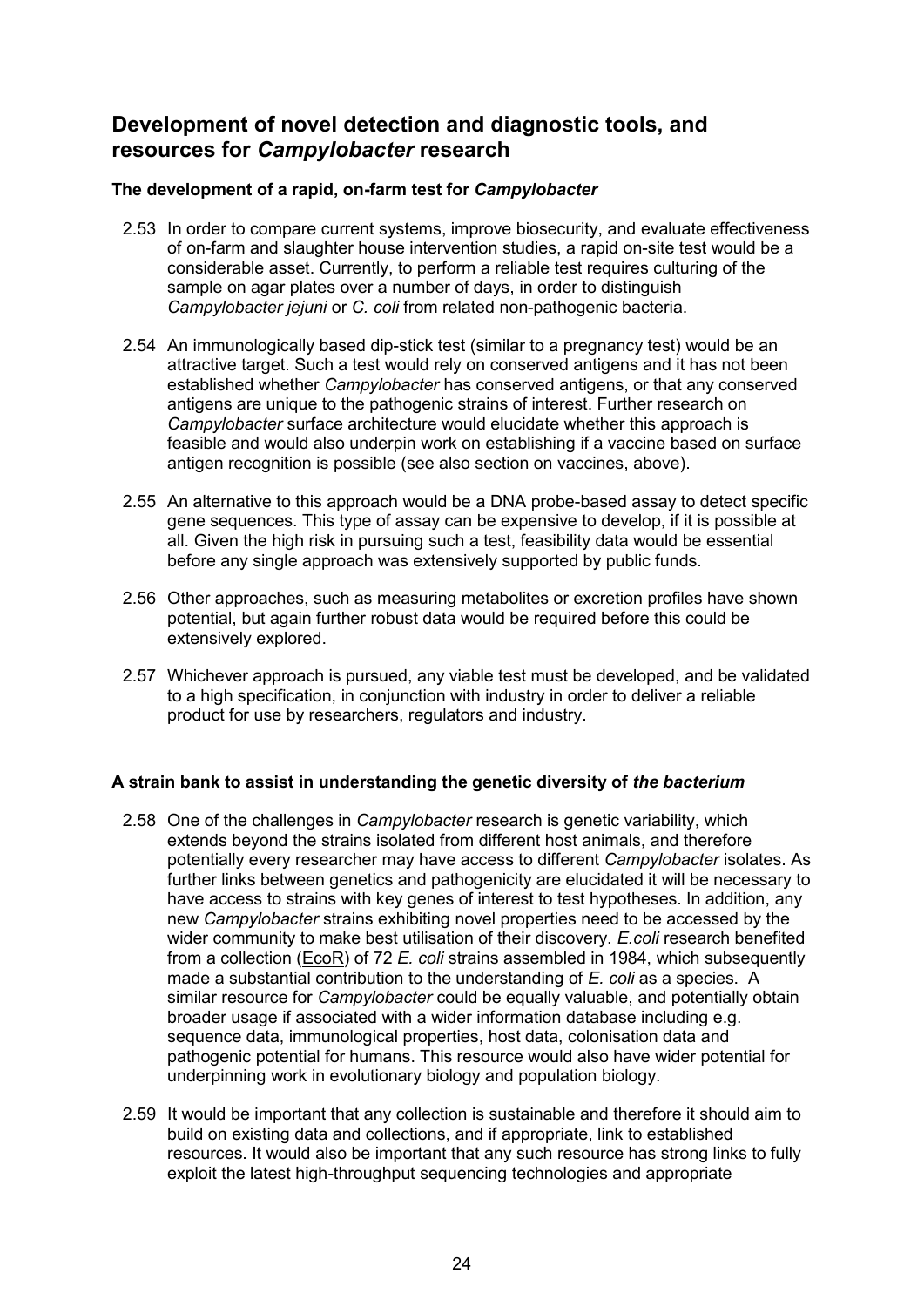bioinformatic resources to annotate and catalogue the collection.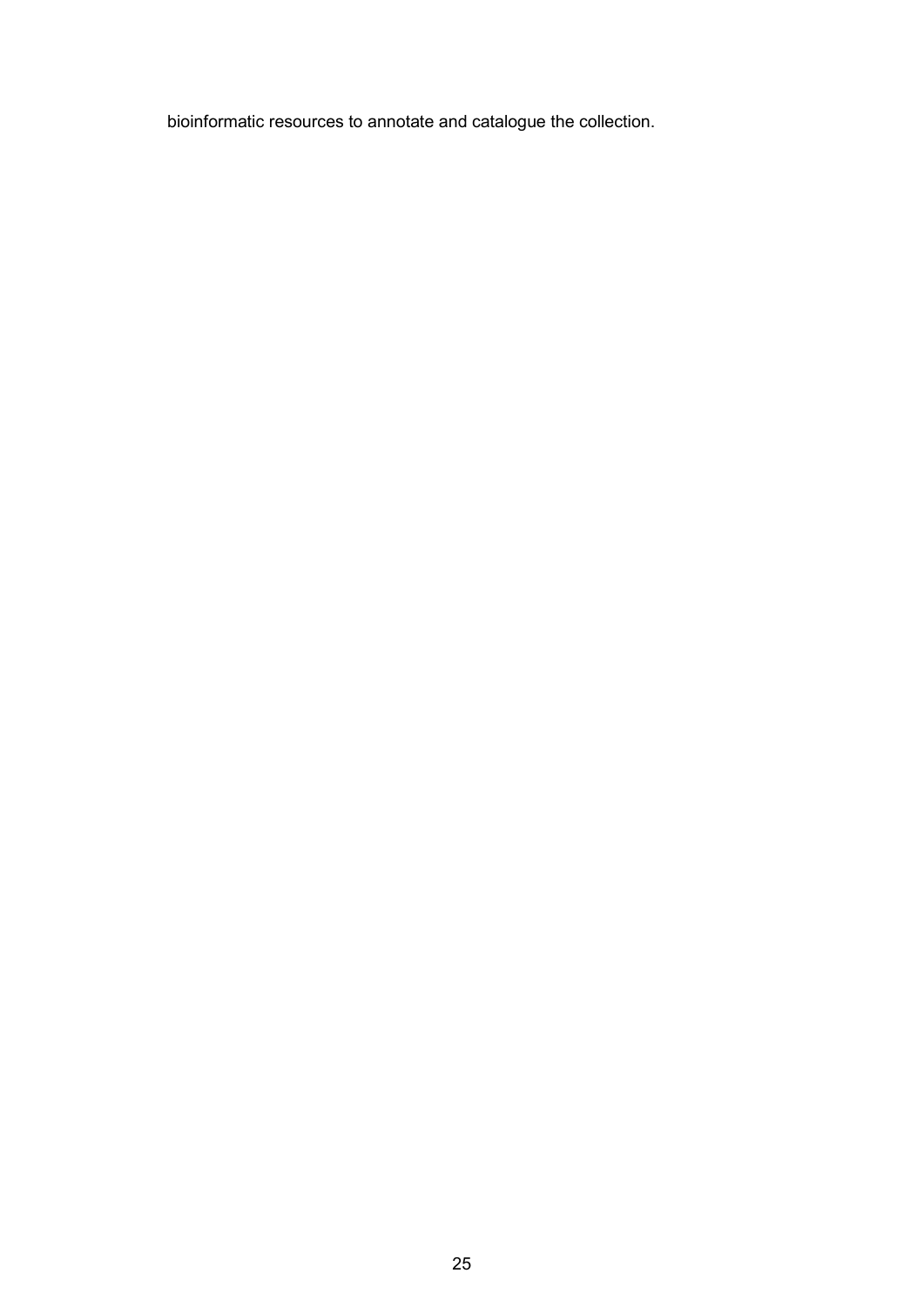# <span id="page-25-0"></span>**3 Overview of current and recent funding**

- 3.1 As noted in the introduction, the main purpose of this strategy is to coordinate existing spend in a more targeted way. A significant level of research relating to *Campylobacter* and the microbiological safety of food is supported in the UK, addressing both fundamental issues and those of more immediate application to animal and human health.
- 3.2 The table and figure below provide information on the expenditure of the main UK funders on food-borne zoonoses related research. The Wellcome Trust has been included for completeness though it is not a formal partner in this strategy. Data from MRC were not available.

|                                 | FBZ research and survey funding<br>in financial years $(E k)$ |                              |                             |                              |                                |
|---------------------------------|---------------------------------------------------------------|------------------------------|-----------------------------|------------------------------|--------------------------------|
| Organisation                    | 2005/06                                                       | 2006/07                      | 2007/08                     | 2008/09                      | 2009/10                        |
| <b>FSA</b>                      | 3,733                                                         | 4,492                        | 4,084                       | 3,328                        | 2,902                          |
| <b>BBSRC</b>                    | 7,045                                                         | 6,826                        | 7,502                       | 7,656                        | $7,349^{+}$                    |
| <b>DARD-NI</b>                  | 96                                                            | 99                           | 102                         | 43                           | N/A                            |
| <b>Defra</b>                    | $2,067^{+5}$<br>$(2,972)^*$                                   | $2,842^{+5}$<br>$(3, 496)^*$ | $2,598^{\$}$<br>$(3,460)^*$ | $2,180^{\$}$<br>$(3, 105)^*$ | $1,743^{\circ}$<br>$(2,642)^*$ |
| $DH^{\$}$                       | 83                                                            |                              |                             | 2,275                        | 1,176                          |
| <b>Wellcome Trust</b>           | 2,520                                                         | 4,544                        | 2,809                       | 5,865                        | N/A                            |
| <b>Scottish</b><br>Government** | N/A                                                           | 2,652                        | 2,791                       | 2,806                        | 2,859                          |

Table 1: Expenditure on food-borne zoonoses research and surveys (2005-2010)

+ estimated spend

 $\,^{\$}$ minus Antimicrobial Resistance (AMR) research; \* including Antimicrobial Resistance (AMR) research \*\*This is the spend for Work Package 2.2 and is broader than food-borne zoonoses

\$ award not spend

3.3 Over the financial years 2005/06 to 2009/10 the public funders have spent over £20M on *Campylobacter* research. Details of the respective funders" annual spends can be found in the table below. Figures for spend in 2009/10 are reduced compared to previous years due to the delay of funding whilst this strategy was under development.

Table 2: Expenditure on *Campylobacter* research and surveys (2005-2010*)* 

|                       | Campylobacter research & survey funding<br>in financial years $(E k)$ |         |         |         |                        |
|-----------------------|-----------------------------------------------------------------------|---------|---------|---------|------------------------|
| Organisation          | 2005/06                                                               | 2006/07 | 2007/08 | 2008/09 | 2009/10                |
| <b>BBSRC</b>          | 1,769                                                                 | 1,701   | 2,293   | 2,639   | $1,865$ * <sup>+</sup> |
| <b>DARD-NI</b>        | 96                                                                    | 99      | 102     | 43      | N/A                    |
| <b>Defra</b>          | 577                                                                   | 1,051   | 979     | 794     | $510*$                 |
| FSA <sup>§</sup>      | 1,393                                                                 | 1,398   | 973     | 680     | 194                    |
| <b>Wellcome Trust</b> | 8                                                                     | 2,059   | 140     | 491     | N/A                    |

Scottish Government do have specific spend on *Campylobacter* but the specific breakdown is not currently available \*spend held back for implementation of this strategy

\*estimated spend

\$ updated to 2009 prices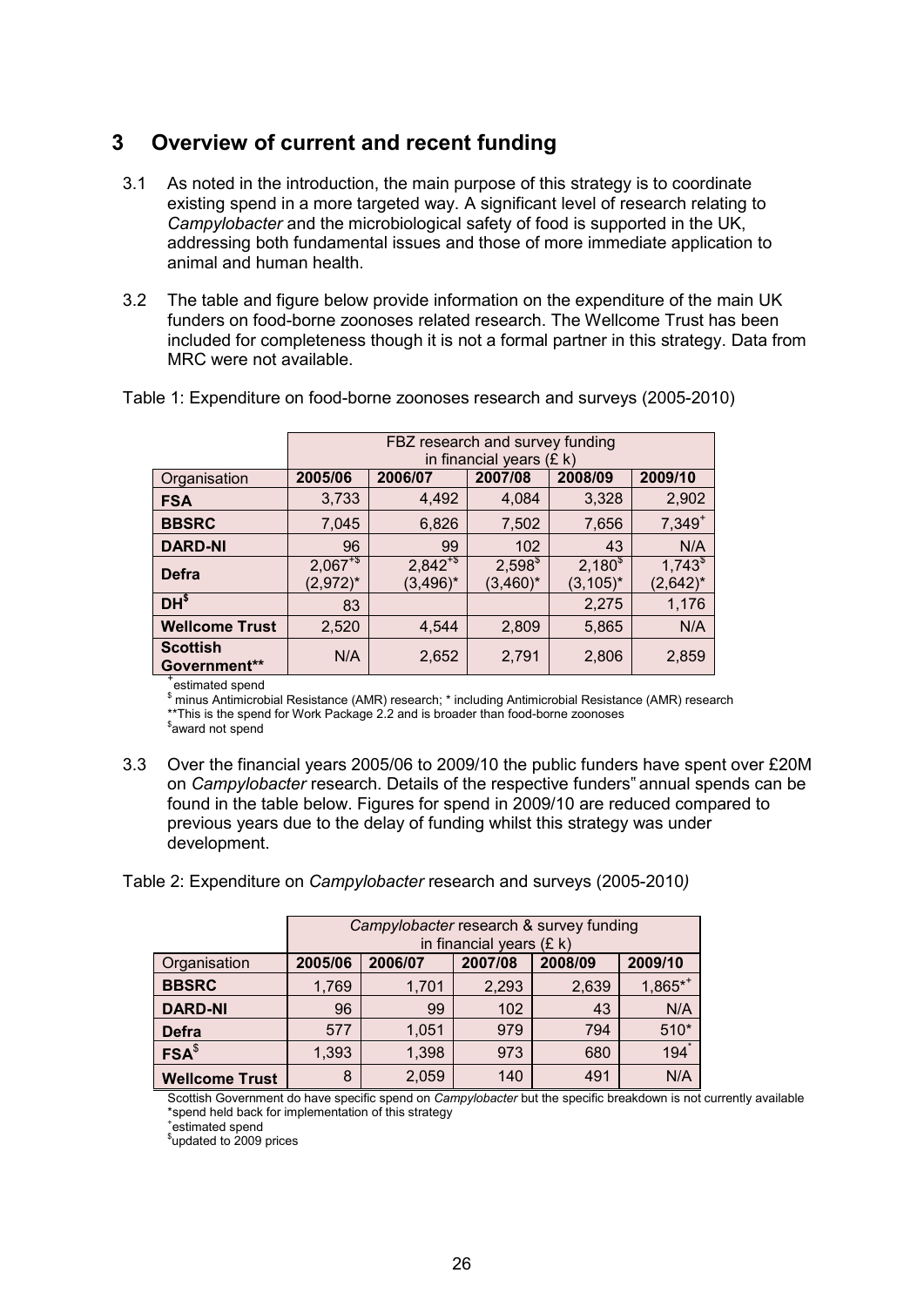# <span id="page-26-0"></span>**4 Overview of funders**

- 4.1 The majority of *Campylobacter* related research in the UK is supported by five public funders: the Biotechnology and Biological Sciences Research Council (BBSRC), the Department for Environment, Food and Rural Affairs (Defra), the Department of Health (DH), the Food Standards Agency (FSA) and the Medical Research Council (MRC). Additionally funding has also been provided by the Department of Agriculture and Rural Development in Northern Ireland (DARD) and the Scottish Government. Of these, the principal funders for *Campylobacter* research are BBSRC, FSA and Defra. The funders coordinate their activities through the Microbiological Safety of Food Funders Group<sup>33</sup>, see also para 1.22.
- 4.2 A short summary of the funders was provided in Section 1. The individual funders have provided a more thorough overview on the following pages. Although the Wellcome Trust was not a partner in developing this strategy, the Trust"s spend has been included for completeness because of its significant investments in this area.

### **Industry**

4.3 The British Poultry Council and British Retail Consortium are working in partnership with the FSA to develop a Joint *Campylobacter* Reduction Action Plan. The action plan builds on existing research findings and experience within the UK poultry sector, and is further informed by the outcomes from FSA"s international meeting on *Campylobacter* held in March 2010.

 $33$  [Reference/webpage no longer available – Feb 2016]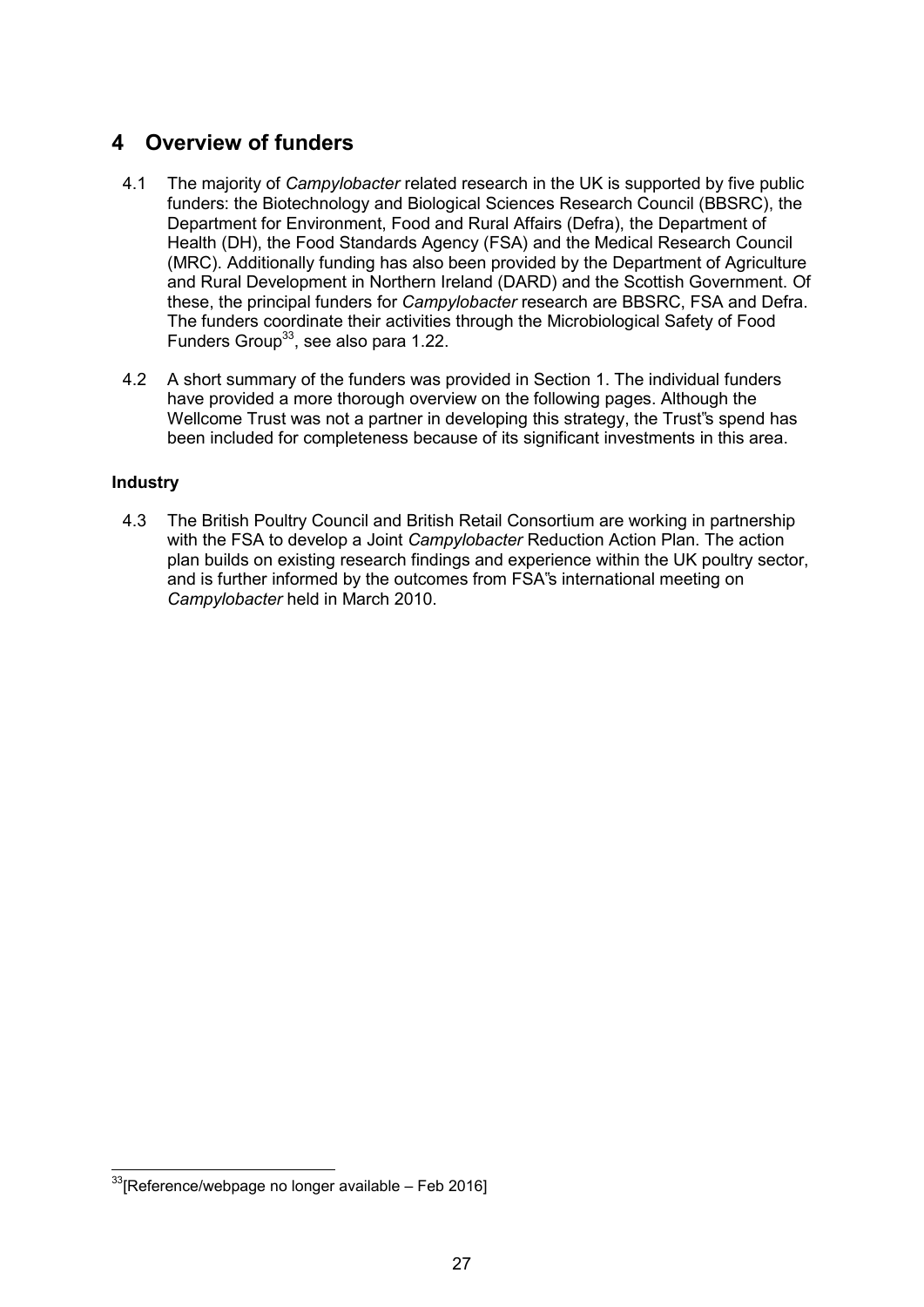### **BBSRC**

- 4.4 BBSRC is the UK"s leading funder of academic research and training in the nonclinical life sciences in universities, institutes and centres. BBSRC"s remit spans the microbial, plant and animal kingdoms, from molecules and cells to whole organisms, populations and systems. BBSRC"s vision is for the UK to maintain its leading position in 21<sup>st</sup> century bioscience, promoting innovation and realising benefits for society within and beyond the UK.
- 4.5 BBSRC provides training in the biosciences, drives knowledge exchange and innovation, and enables public engagement around issues of societal importance.
- 4.6 *Campylobacter* research falls within two of BBSRC"s three strategic research priorities identified in its Strategic Plan 2010-2015: Food security and Basic bioscience underpinning health. BBSRC supports research in areas that are directly relevant to food safety, such as animal health and welfare, genetics and genomics for improved animal breeding, and endemic and exotic animal diseases, including zoonoses. Fundamental studies leading to potential new antimicrobial drugs and improvements in human and animal health are supported in the context of "one biology, one health". 34
- 4.7 BBSRC provides institute strategic research grants to the following:
	- The Babraham Institute,
	- Institute for Animal Health,
	- Institute of Biological, Environmental and Rural Studies (Aberystwyth University),
	- Institute of Food Research,
	- John Innes Centre,
	- Rothamsted Research,
	- The Genome Analysis Centre and  $\bullet$
	- The Roslin Institute (University of Edinburgh).  $\bullet$

The Institutes conduct long-term, mission-oriented research using specialist facilities. They have strong interactions with industry, Government departments and other endusers of their research.

For more information see: [http://www.bbsrc.ac.uk](http://www.bbsrc.ac.uk/)

<sup>34</sup><http://www.bbsrc.ac.uk/news/planning/strategy/>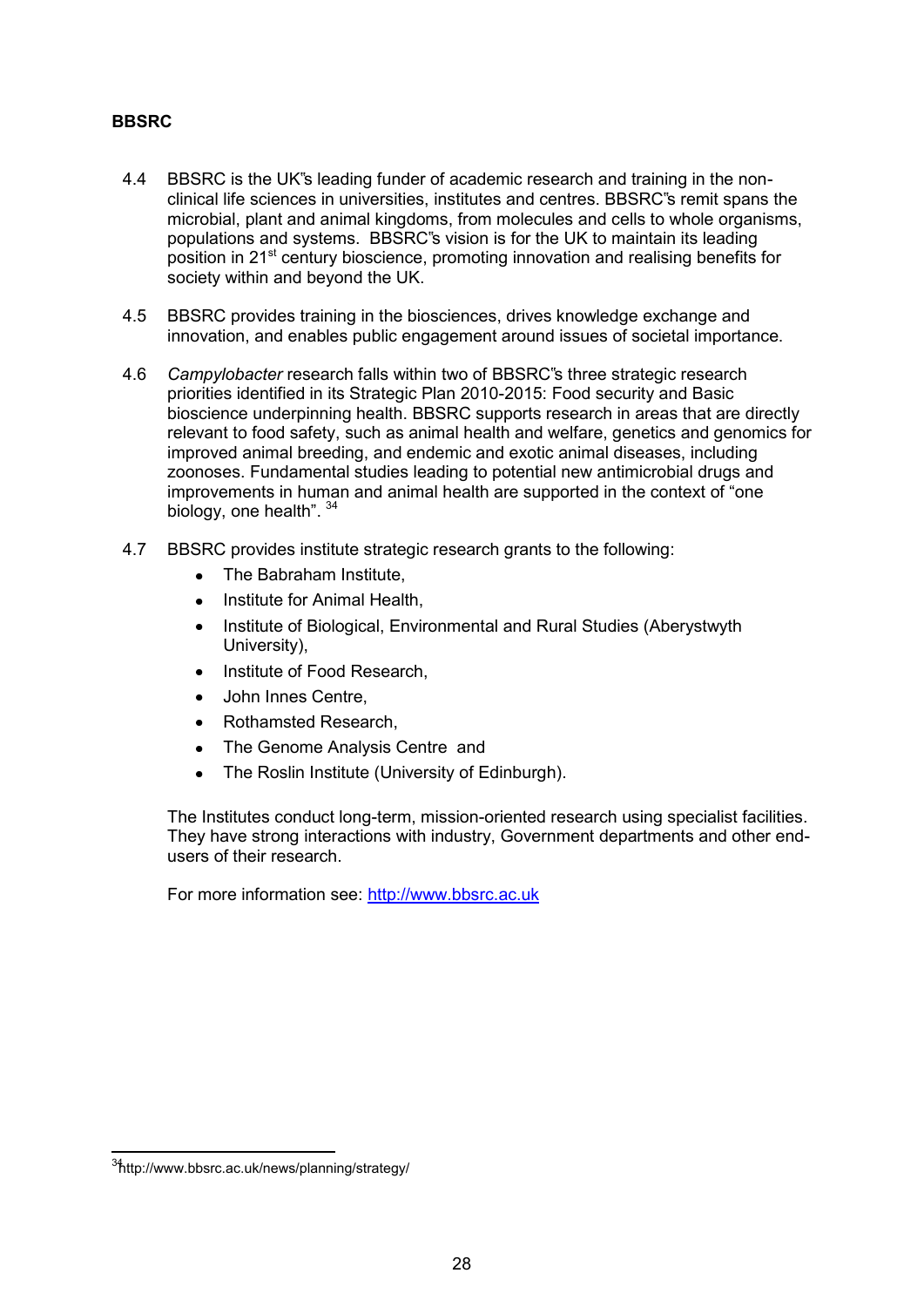### **Defra**

- 4.8 Defra funds applied research to inform legislation, policy, regulation, guidance, and to enable future responsiveness in Great Britain. This research contributes to a science base which improves public delivery of Government actions by ensuring that it is based on sound evidence.
- 4.9 Defra"s Mission Statement, Public Service Agreements and Departmental Strategic Objectives can be found on the Defra website.
- 4.10 The EU Zoonoses Directive (2003/99/EC) and the Zoonosis Regulation (2160/2003) requires Member States to engage in the risk assessment and management of zoonotic disease. Defra, as the competent authority in the UK, has a statutory responsibility to report on the monitoring of zoonoses and zoonotic agents in animals, food and feedstuffs and the results of food-borne outbreak investigations. Defra also has a duty to undertake activities to reduce the prevalence of certain zoonotic infections particularly at the primary production level. Presently, this applies to *Salmonella* in poultry and in future to pigs, but not to *Campylobacter*. There are currently National Control Programmes (NCP"s) in place to monitor *Salmonella* in poultry and it is likely that the EU will require similar measures to be applied to *Campylobacter* in the near future. *Campylobacter* research funded by Defra will provide an evidence base on which to inform future policy directions to reduce the prevalence of *Campylobacter* in farm animals and future EU negotiations if such EUwide control programmes are proposed. This reduction will also contribute to a reduction in incidence of *Campylobacter* infection in humans *via* the food chain.

Defra participates in cross-government research;

- 4.11 With the FSA, Defra is gathering evidence on the risk of spread of *Campylobacter* and identifying potential abattoir control measures and on-farm biosecurity measures. Such research works towards identifying farm to fork measures to achieve the FSA strategic aim of reducing *Campylobacter* prevalence in UK-produced retail chicken. The Defra Zoonoses Report 2008 provides information on FSA/Defra co-funded *Campylobacter* research projects
- 4.12 BBSRC and Defra share a common interest in basic research, and Defra take this forward into applied settings. Basic research in gut health, *Campylobacter* colonisation mechanisms, the immunology of *Campylobacter* infection and the contribution of genetics, particularly in commercial birds, are key to understanding *Campylobacter* colonisation in animals. These research areas underpin applied research aimed at developing interventions to reduce *Campylobacter* levels on farm. In order to allow basic research to be undertaken Defra and BBSRC co-fund research via the Government Partnership Award (GPA) mechanism.
- 4.13 Defra funds *Campylobacter* research at UK Universities, Research Institutes and at our main delivery agent, the Veterinary Laboratories Agency (VLA), including collaborative projects with the Health Protection Agency (HPA). Research is also funded outside the UK if appropriate.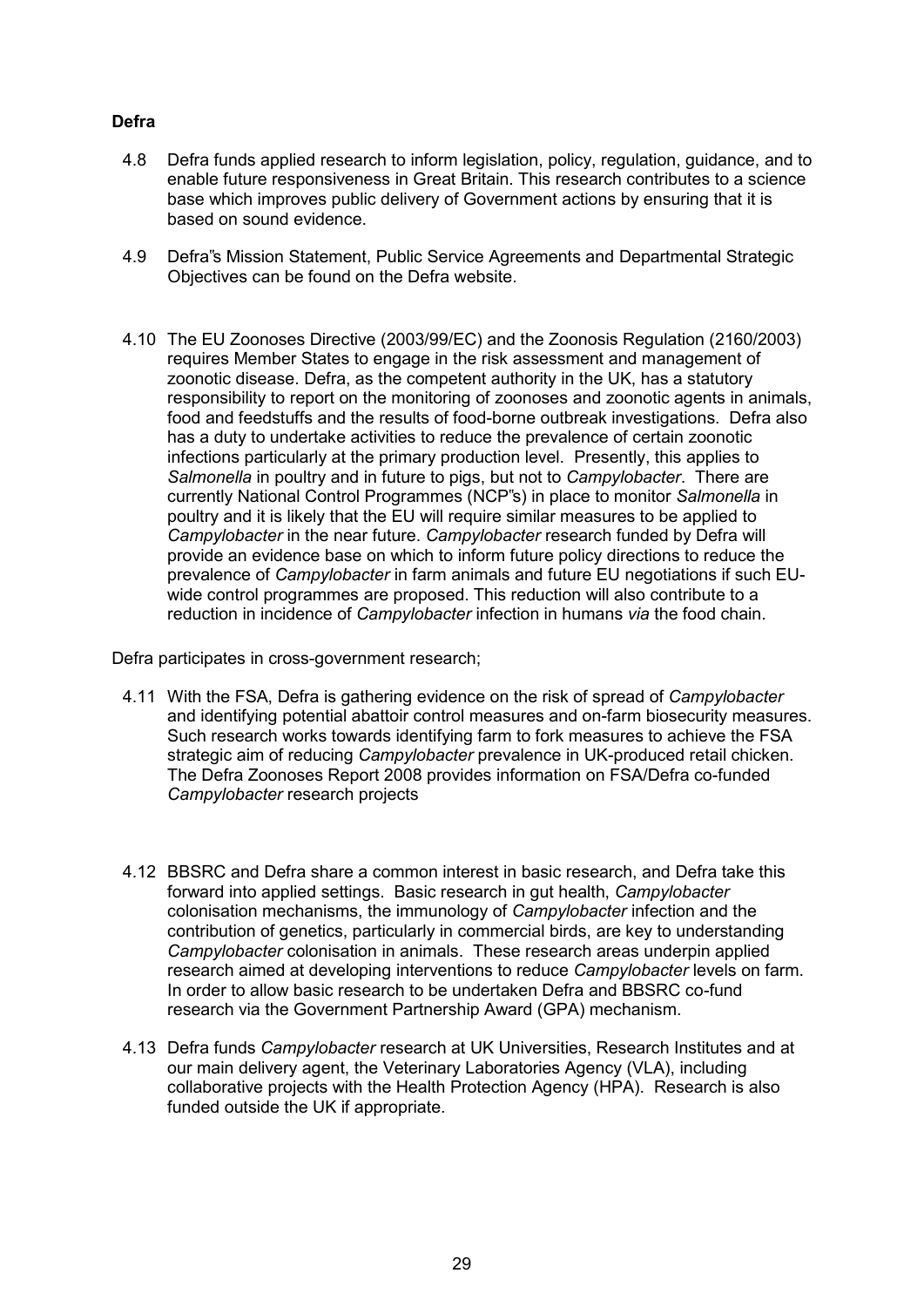- 4.14 The Food Standards Agency is an independent Government department set up in 2000 by an Act of Parliament to protect the public"s health and consumer interests in relation to food and drink. The FSA is the UK Government department responsible for food safety issues.
- 4.15 Science is at the heart of the FSA"s work. The FSA spends between £25m and £30m each year on commissioned science and evidence, about 17 to 20% of our total resource. The FSA works with other funders to help develop and benefit from the wider base of evidence and expertise, in the UK and internationally. The FSA communicates its science and evidence openly, and has an open-access research repository Foodbase (foodbase.org.uk**/**), so that others can use, and benefit from, its work.
- 4.16 The FSA Strategy 2010-2015 Includes the outcome that "Food produced or sold in the UK is safe to eat". A main priority for this is to reduce food-borne disease using a targeted approach, and tackling *Campylobacter* in chicken as a priority.
- 4.17 The FSA"s vision in relation to *Campylobacter* is to achieve a substantial reduction in the number of human cases of Campylobacteriosis in UK by 2015, to be achieved through a number of measures including a substantial reduction in the prevalence of *Campylobacter* in UK chicken at retail by 2015. We are focussing on the reduction of *Campylobacter* in chicken as studies indicate that 60-80% of cases of Campylobacteriosis can be attributed to chicken<sup>35</sup>. Our Food Chain Analysis project concluded that the greatest risk of *Campylobacter* infection for people is from poultry meat, and hazards arising along the food chain that can result in the introduction of *Campylobacter* into food.
- 4.18 The FSA is developing with its stakeholders a *Campylobacter* Risk Management Programme which will encompass a range of projects targeted at different points along the food chain, from farm to fork. To measure progress on the effectiveness of itswork in this area a new target for the reduction in levels of *Campylobacter* in chicken will be set and published by December 2010, to be achieved by April 2015. Although the target will be focussed on the reduction of levels of *Campylobacter* on UK-produced chicken, the ultimate aim is to reduce the number of human infections. Therefore the *Campylobacter* Risk Management Programme will be complemented by other work to improve public awareness and effective use of messages about good food hygiene practice at home and in catering establishments.
- 4.19 The FSA chairs the Microbiological Safety of Food Funders Group (MSFFG), see para 1.22. Further details on the MSFFG and its membership can be found at [Reference/webpage no longer available – September 2018]

### **FSA**

<sup>35</sup> Sheppard, S. K., Dallas, J. F., Strachan, N. J. C., MacRae, M., McCarthy, N. D., Wilson, D. J., Gormley, F. J., Falush, D., Ogden, I. D., Maiden, M. C. J. and K. J. Forbes (2009) *Clinical Infectious Diseases* **48**: 1072-1078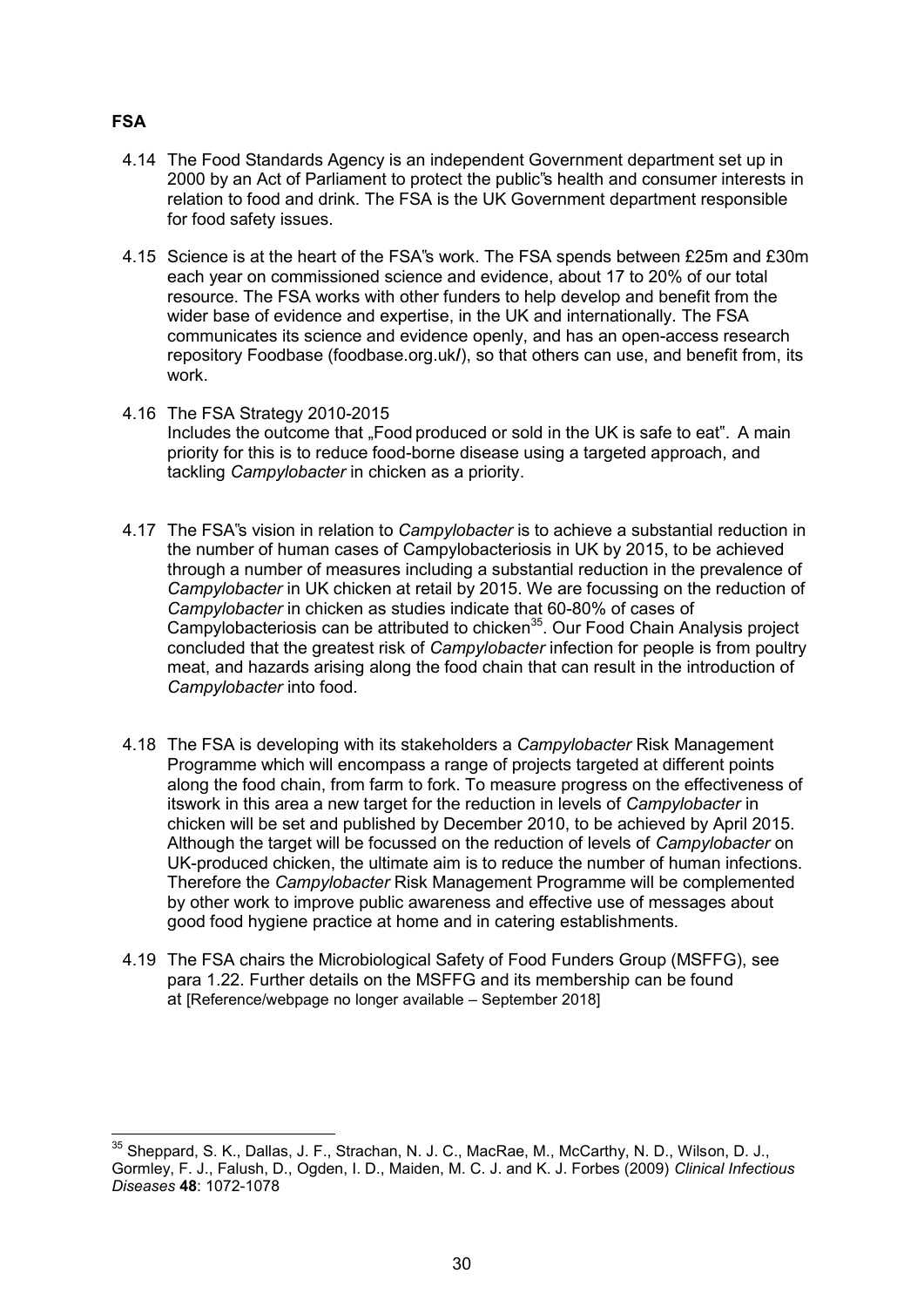### **Department of Agriculture and Rural Development for Northern Ireland**

- 4.20 DARD"s vision is to create and maintain a thriving and sustainable rural community and environment in Northern Ireland. This mission is underpinned by four strategic objectives: to improve performance in the market place; to strengthen the social and economic infrastructure of rural areas by working to create a strong rural community with more businesses and jobs than before; to improve animal, fish and plant health and welfare by working towards a reduction in diseases; and to develop a more sustainable environment.
- 4.21 DARD sponsors a comprehensive research programme across the agri-food sector in Northern Ireland to provide a sound, scientific basis for government policy on agriculture and the environment and to underpin development in the agri-food private sector. Research is largely commissioned through the Agri Food and Biosciences Institute (AFBI).
- 4.22 DARD research funding is primarily concentrated on applied and experimental development research activities. The research programme includes work on: food industry sustainability, (quality and consumer choice, novel processes and products), consumer confidence, (food safety and traceability); sustainable food and farming including sustainable forage and crop systems, sustainable and competitive livestock systems (dairy, beef, sheep, pigs and poultry systems); and animal health, management and protection of natural resources and agriculture and food economics.
- 4.23 One of DARD"s strategic objectives is to enhance animal health and welfare, fish and plant health. Faster, more accurate and less costly detection of such diseases will ultimately assist in disease eradication programmes and the early detection and prevention of the spread of new diseases.

#### **Key interactions with other funders:**

4.24 DARD is closely involved in joint funding with Defra, other devolved administrations and Northern Ireland levy bodies such as AgriSearch. Funding of research is also discussed with a wide range of local stakeholder groups.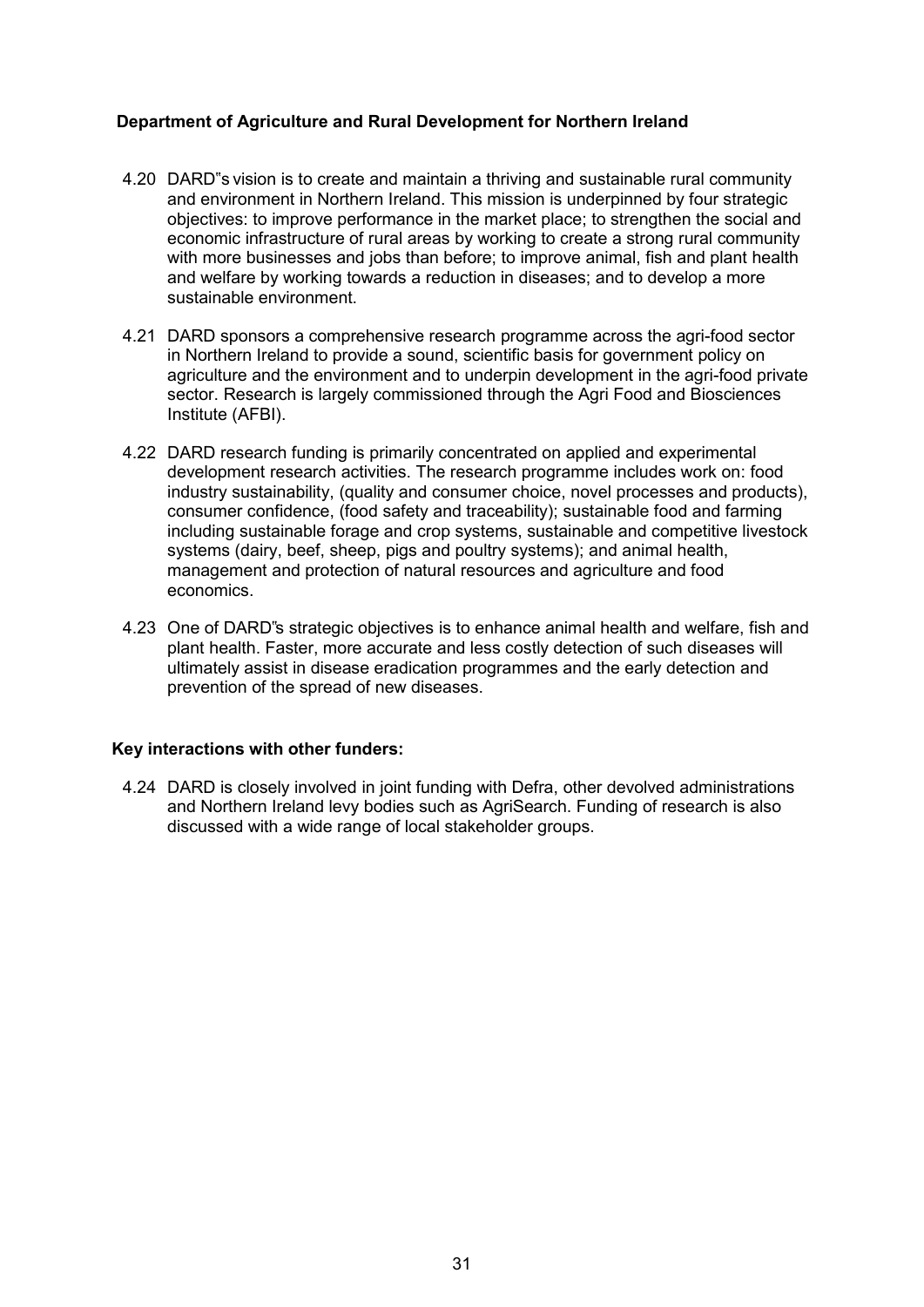### **Scottish Government**

### **Economic Strategy**

4.25 The purpose of the Scottish Government is to create a more successful country with opportunities for all of Scotland to flourish, through increasing sustainable economic growth. The Government"s Economic Strategy (November 2007) sets out five strategic objectives towards which all policies and resources are focussed and through which sustainable economic growth will be delivered: *Wealthier and Fairer*, *Healthier*, *Safer and Stronger*, *Smarter*, and *Greener*.

<http://www.scotland.gov.uk/Publications/2007/11/12115041/0>

### **Co-ordinated Agenda for Marine, Environment and Rural Affairs Science (CAMERAS)**

4.26 CAMERAS has been set up to ensure that all science supported in the Rural Affairs and Environment (RAE) portfolio is effectively targeted in support of the *Greener* and *Wealthier* objectives of the Scottish Government and the primary purpose of sustainable economic growth. This partnership includes key Policy Directorates in the Scottish Government (the main customers of the research) and nine partners who commission research.

<http://www.scotland.gov.uk/Topics/Research/About/EBAR/CAMERASsite>

4.27 Partnership working also features at UK level, with the major funders of food and environmental research (e.g. Research Councils and Government Departments) having made commitments to align their strategies through co-ordinated programmes of research with as strong focus on impact. The two co-ordinated programmes of relevance to RAE research are: "**Living with Environmental Change**" <http://www.lwec.org.uk/>and the **Global Food Security** programme [www.foodsecurity.ac.uk](http://www.foodsecurity.ac.uk/)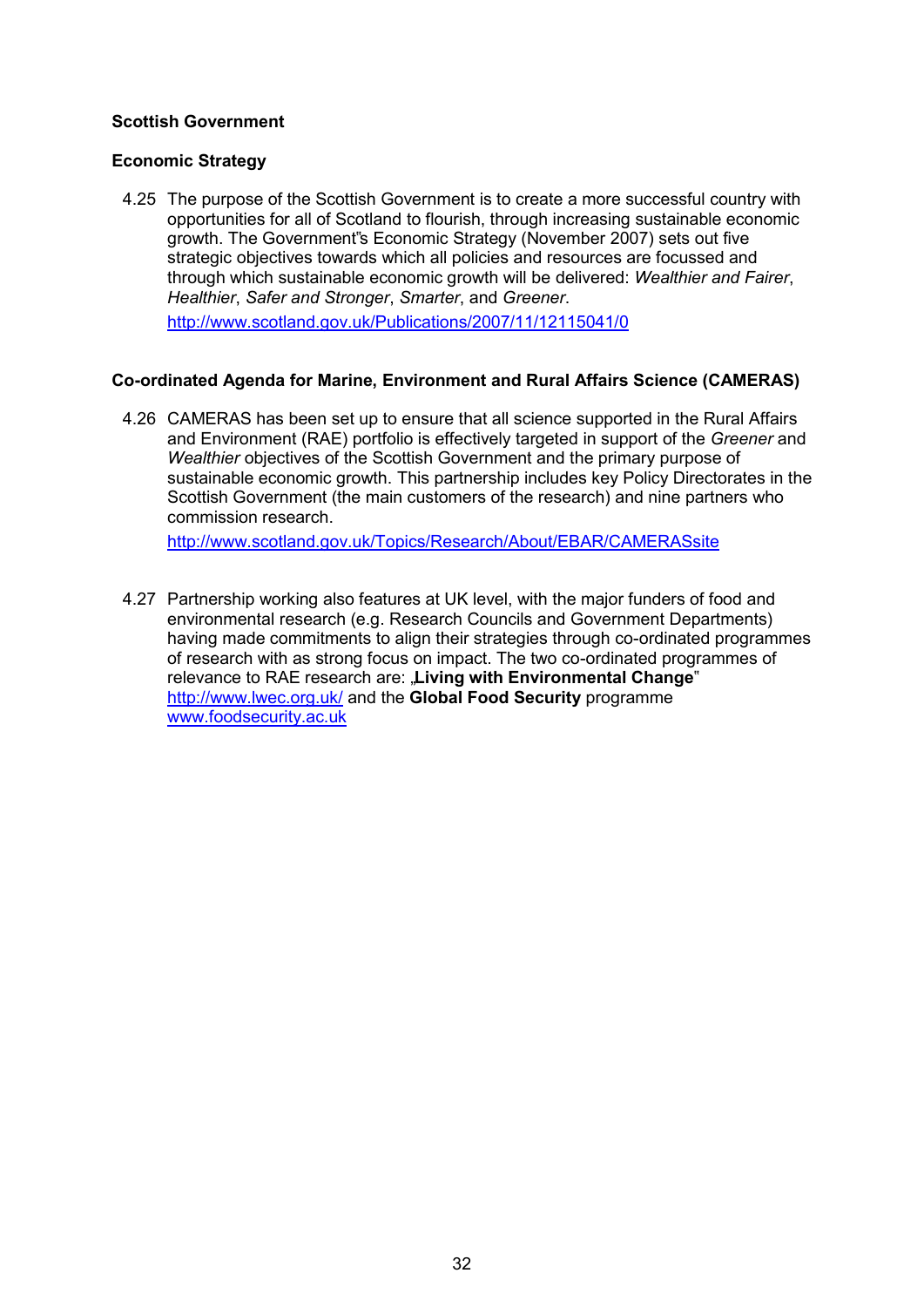#### **Wellcome Trust**

- 4.28 The Wellcome Trust is a global charity dedicated to achieving extraordinary improvements in human and animal health. The Trust supports the brightest minds in biomedical research and the medical humanities. The breadth of its support includes public engagement, education and the application of research to improve health. The Trust is independent of both political and commercial interests. It has provided significant support to *Campylobacter* research through e.g. genome sequence and microarray research.<sup>36</sup>
- 4.29 Annual grant commitments (£k) towards *Campylobacter* and food-borne zoonoses (FBZ):

| Financial Year   2005/06 |       | 2006/07 | 2007/08 | 2008/09 |
|--------------------------|-------|---------|---------|---------|
| Campylobacter            | 8     | 2,059   | 140     | 491     |
| <b>FBZ</b>               | 2,520 | 4,544   | 2,809   | 5,865   |

4.30 This table is based on a "key word" search of active grants, and represents annual grant commitments in each area. In addition to those grants directly identified as FBZ, this category also includes grant commitments relating to *Salmonella, Shigella*  and *E. coli.*

 $3$  $R$ eference/webpage no longer available – Feb 2016]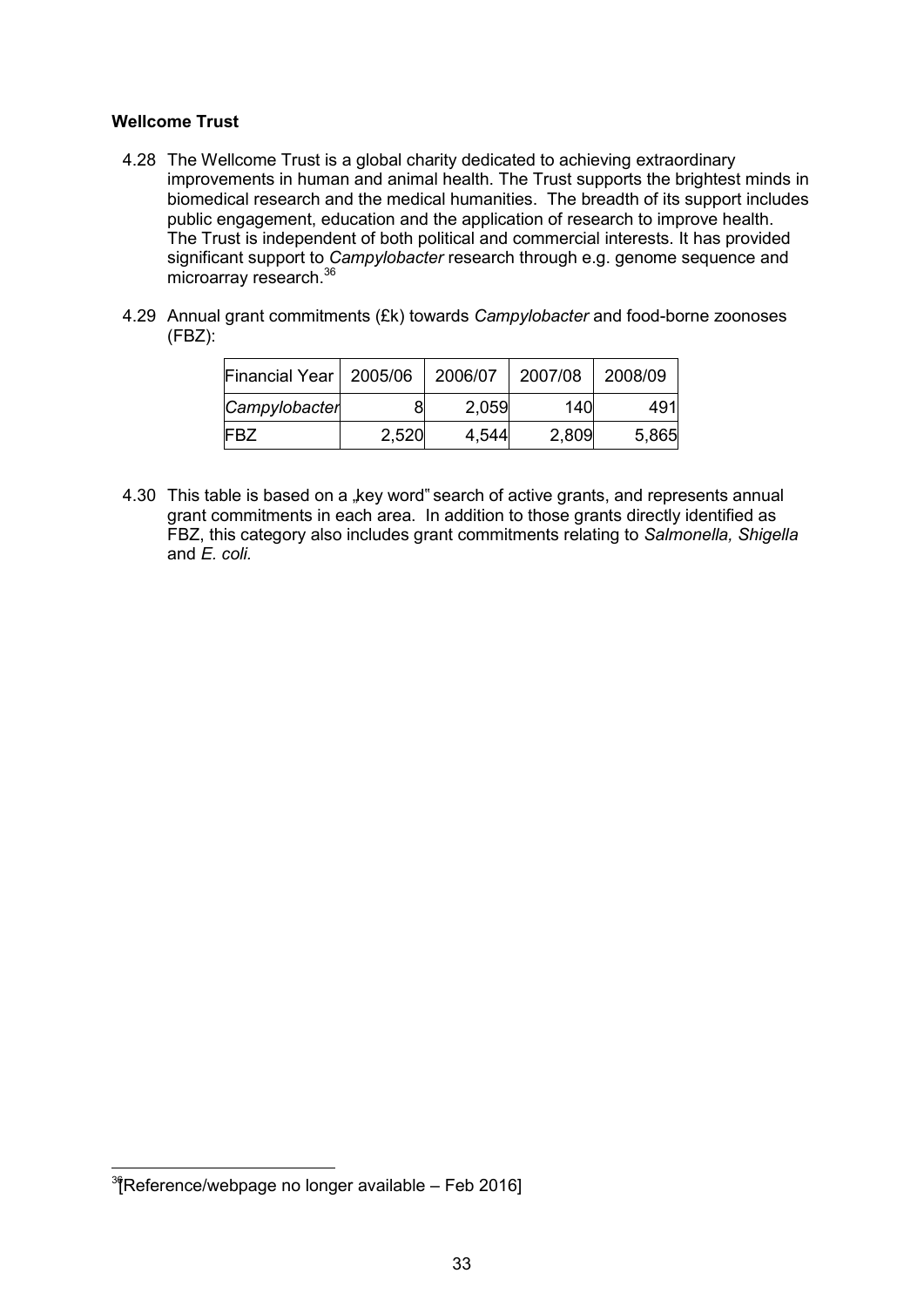# <span id="page-33-0"></span>**5 Relevant reports**

5.1 Several reviews of UK research programmes have been completed over the last few years. These include:

### **MSFFG reports on** *Campylobacter* **research**

- [Reference/webpage no longer available Feb 2016]
- 5.2 Other relevant reviews include:
	- FDA Produce safety project<http://www.producesafetyproject.org/media?id=0009>

### **ACMSF reports on** *Campylobacter*

- Interim Report on *Campylobacter*, 1993
- Second Report on *Campylobacter*, 2005
- Report on Poultry Meat (1996) <http://acmsf.food.gov.uk/acmsfreps/acmsfreports>

### **EFSA Scientific Opinions and reports**

- Opinion of the Scientific Panel on biological hazards (BIOHAZ) related to *Campylobacter* in animals and foodstuffs, adopted January 2005 *[www.efsa.europa.eu/en/scdocs/scdoc/173.htm](http://www.efsa.europa.eu/en/scdocs/scdoc/173.htm)*
- The Community Summary Report on trends and sources of zoonoses, zoonotic agents and food-borne outbreaks in the European Union in 2008 <http://www.efsa.europa.eu/en/scdocs/scdoc/1496.htm>
- Scientific Opinion on Quantification of the risk posed by broiler meat to human Campylobacteriosis in the EU, adopted December 2009 *[www.efsa.europa.eu/en/scdocs/scdoc/1437.htm](http://www.efsa.europa.eu/en/scdocs/scdoc/1437.htm)*
- EFSA report: "12th EFSA Scientific colloquium Summary report: Assessing health benefits of controlling *Campylobacter* in the food chain" 4-5 December 2008, Rome, Italy"<http://www.efsa.europa.eu/en/events/event/colloque081204.htm>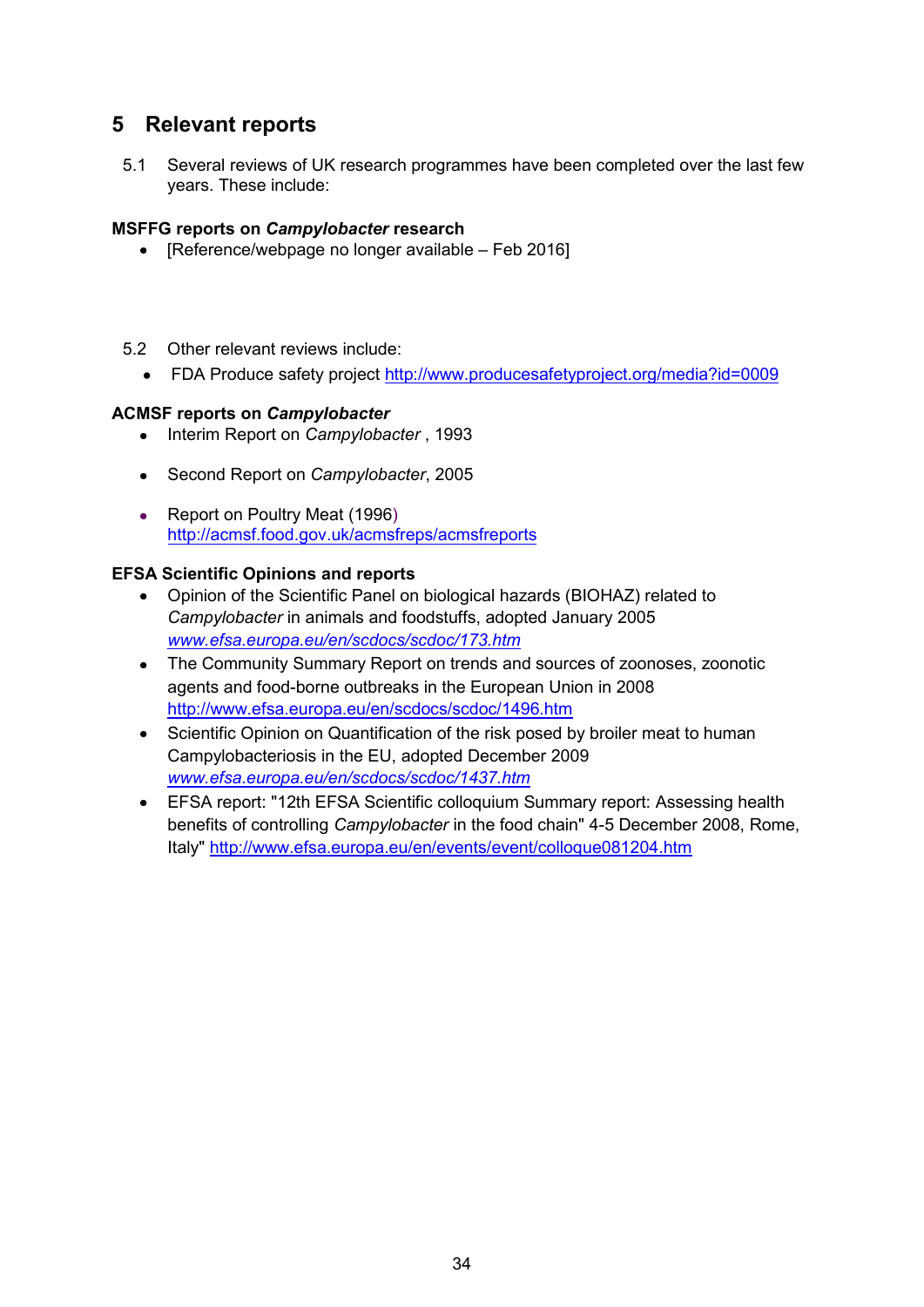# <span id="page-34-0"></span>**6 Background to the priorities**

- 6.1 The priorities in this strategy have been identified as important to the delivery of future reduction of *Campylobacter* levels in the UK food supply chain, and were developed from a wider set of priorities identified by academics, industry and policymakers at a joint funders" strategy workshop in October 2009. Delegates at the workshop were asked to identify potential research priorities, which were merged and distilled to a single list (below). Delegates were then asked to rate the relative importance of these. The priorities in this strategy are the highest ranked priorities from the list.
- 6.2 Priorities were verified against other recent reviews and an international workshop held by FSA in March 2010.

#### T**he full list is in no particular order of priority**

- Genetic diversity and phenotypic variation, a strain bank?
- Need for *Campylobacter* studies in host organisms and the balance between strains and types
- Microbiota of the chicken gut, effect of welfare, feed, other factors e.g. gut triggers
- How does chicken"s diet, age and growth rate affect the emergence of *Campy*
- Understanding colonisation of the chicken
- Seasonality?
- Understanding all aspects of the age of chickens on *Campylobacter* status
- Developing genetically resistant strains (of chicken)
- Immune response of chickens
- Welfare and stress thinning, lighting, stocking density
- Vaccines
- Bacteriophage, bacteriocins and other new anti-microbials
- Feed, feed regime, pre/probiotics, organic acids etc
- Trialling of interventions: large scale, on-farm
- Compare real life systems
- On-farm management and biosecurity and production systems
- Transportation/ slaughter house studies
- On farm transmission factors and within flock transmission dynamics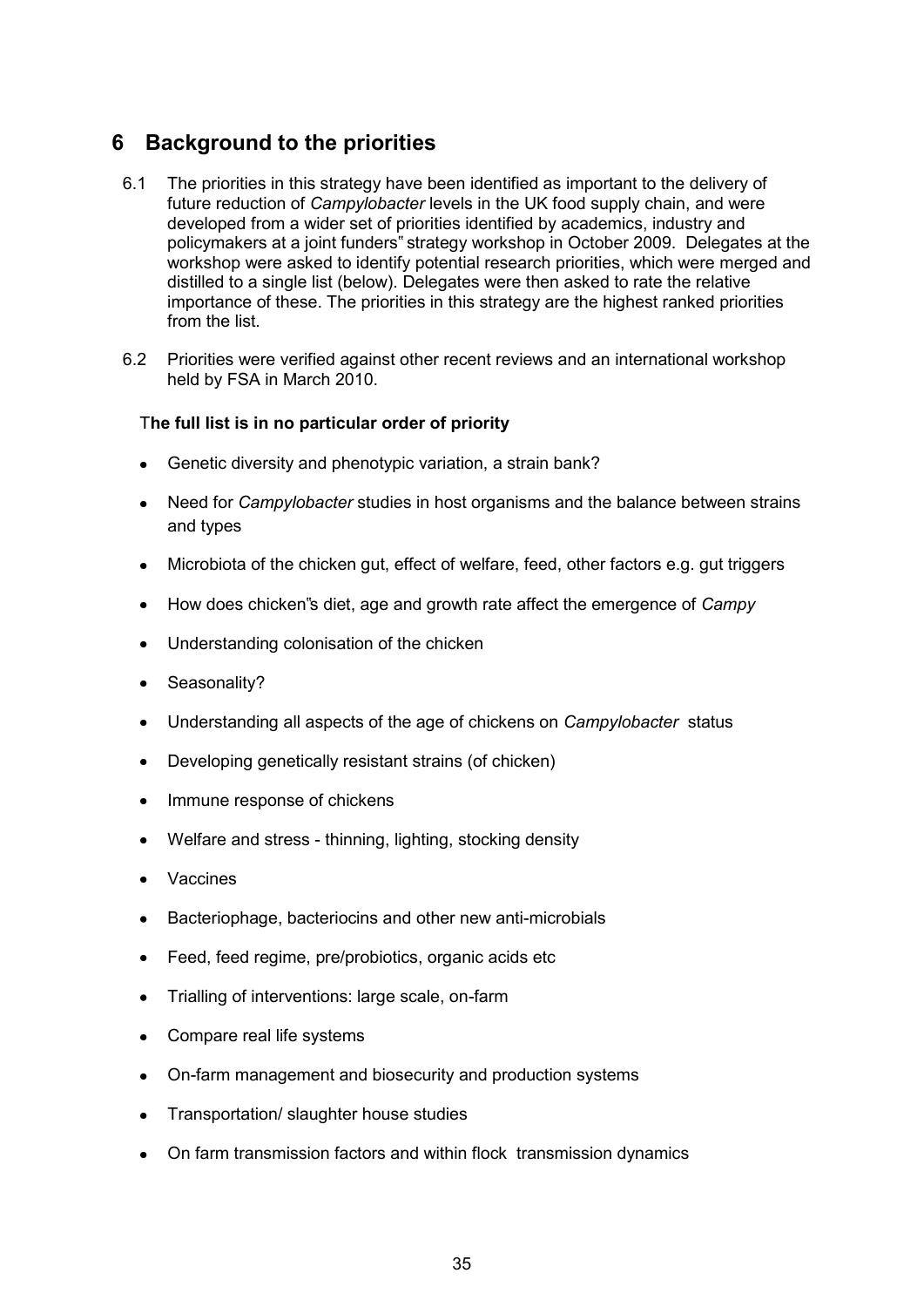- Need for efficacy data on what interventions actually work
- Human behaviour in production processes and on farm and human transmission, e.g. packaging
- Practice in the kitchen, preparation and cooking practices
- Consumer/retailer attitudes to interventions
- Complexity of the human interaction with the organism and complexities of human immunity
- Need for a rapid test for *Campylobacter*
- Model farms or access to other large scale facilities
- Small animal model for human disease
- The facts of other interventions in Europe
- Survival in the environment(s)
- Base line surveys linked to efficiency of intervention
- Modelling the whole chain, bird to human
- Importance of non-chicken sources